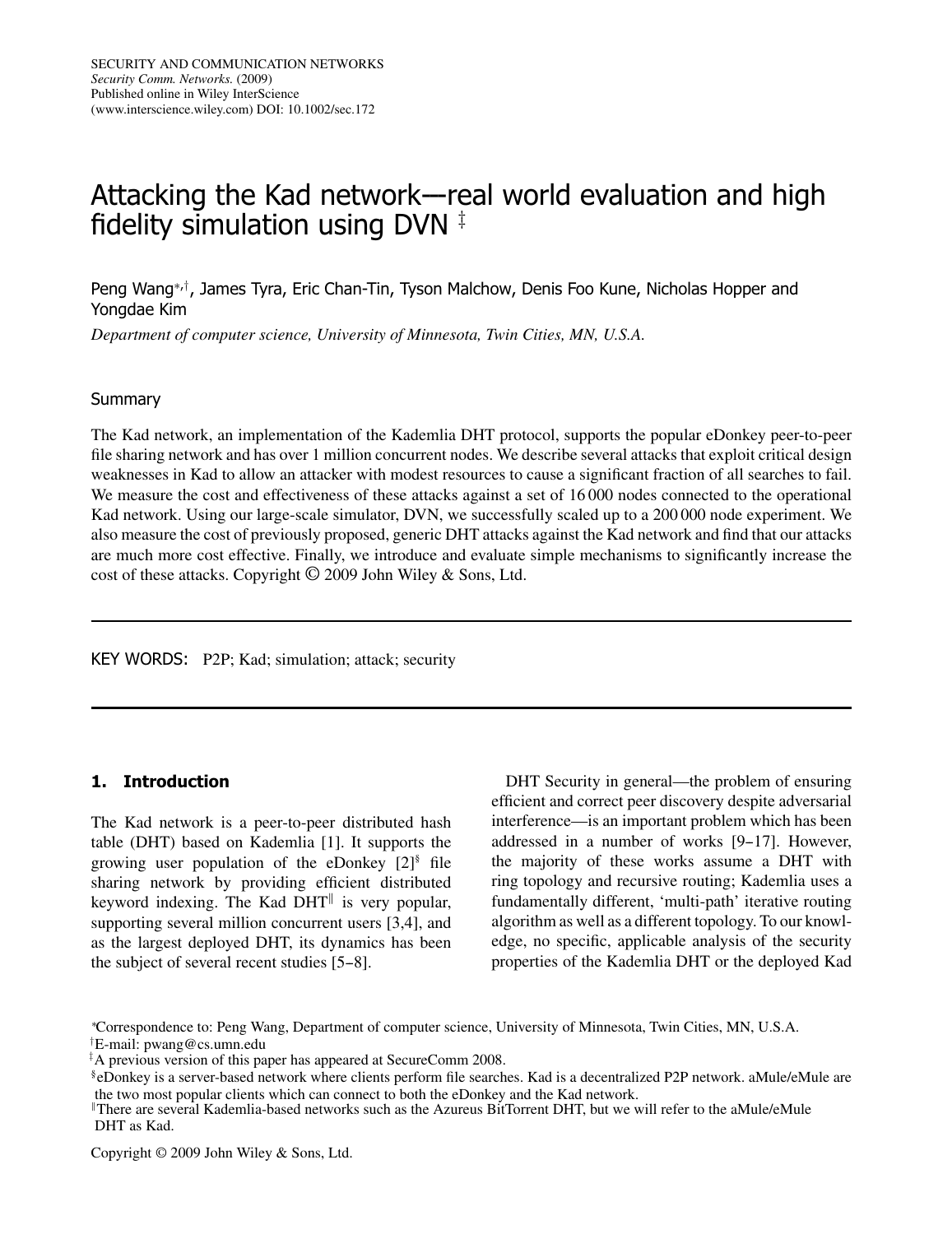network has appeared in the literature, despite the potential impact of an attack on this network.

In this paper, we describe an attack on the Kad network that would allow a few malicious nodes with only modest bandwidth to effectively deny service to nearly all of the Kad network. Our attack has two phases the first phase is to 'collect routing table entries', which we call *the preparation phase*, and the second phase is to attack queries on the Kad network, which we call *the execution phase*. Having collected routing table entries,¶ it is not obvious how to use them to halt Kad lookups: since Kademlia is specifically designed to tolerate faulty routing-table entries by employing parallel lookup, the simple attacks discussed in the literature (such as dropping or misrouting queries [10,11]) will not impede the majority of lookups: an attacker who owns 50% of all routing table entries would halt at most 34% of all Kad queries using these techniques.

We describe a new attack on the general Kademlia search algorithm that successfully prevents an intercepted query from completing, and show how to exploit design weaknesses in Kad to further reduce the cost of the attack. We emphasize that our attack is new and is different from other similar attacks such as Sybil and Eclipse attacks. However, it does rely on basic vulnerabilities such as lack of authentication. We experimentally evaluate the two phases of our attack by connecting roughly 16 000 victim nodes to the live Kad network and attacking them directly. Extrapolating from these results, we estimate that an attacker using a single workstation with a 100 Mbps link can collect 40% of the routing table entries in the Kad network in less than 1 h, and prevent 75% of all keyword lookups. We also experimented with a variant of the attack. Instead of attacking keyword lookups, we attacked the control plane, stopping 95% of routing requests. Attacking the control plane is more powerful than attacking the data plane since the latter depends on the control plane for successful keyword search queries.

Our evaluation methods include high fidelity simulations of the Kad network on our event-based simulator DVN (Distributed Virtual Network) of which our largest simulation consisted of 200 000 nodes. The simulation results allowed us to quantify the effect of the attacks on a larger scale without affecting real users in the Kad network while running with the actual protocol stack code ported as a library to our simulator. Thus, we validated our new attack on the real Kad network and

for larger scale simulations, we used DVN. Both the proposed attack and proposed simulator are important to demonstrate the vulnerability of the Kad network.

A secondary contribution of this paper is an experimental measurement of the cost of two generic DHT attacks against the Kad network. We find that the Sybil attack [9], which works by creating enough long-lived identities that the attacker owns a significant fraction of routing table entries, is significantly more expensive than our hijacking attack, both in terms of bandwidth and in terms of wall-clock time. We also evaluate the cost of index poisoning [18] against Kad to ensure that 75% of all search results are incorrect (notice that this is a weaker goal than ensuring that 75% of lookups fail). We find that the bandwidth cost of this attack is higher than the cost of our attack on Kademlia lookups. Our attack is different from the Sybil attack because we do not introduce any new identities in the DHT. It is also different from the Eclipse attack [19] because we actively acquire entries rather than passively promoting compromised nodes.

Finally, we present several potential mitigation mechanisms for increasing the cost of our attack on Kad lookup while keeping the design choices made by the designers of the Kad protocol. We evaluate these mechanisms in terms of their effectiveness and incremental deployability. We find that a very lightweight solution can effectively eliminate hijacking and greatly increase the cost of lookup attacks, while having minimal impact on the current users of Kad.

New versions of the two most popular Kad clients have been released—aMule 2.2.1 on 11 June 2008 and eMule 0.49a on 11 May 2008. We show that although they have new features intended to improve security, our attacks still work with the same resource requirements. We worked with the developers of eMule to provide a simple fix for our attacks and as of eMule 0.49b [20], our attacks were mitigated.

The remainder of this paper is organized as follows. Section 2 gives an overview of the design and vulnerabilities of Kad. Section 3 gives further details of our primary attack on Kad. Our simulator DVN is explained in Section 4. Section 5 gives analytical, experimental, and simulation results on the cost-effectiveness of our attack. Section 6 reports on a related attack with lower bandwidth costs in the second phase. Section 7 compares our attack to general DHT attacks, while Section 8 discusses mitigation strategies for Kad. Section 9 outlines the recent changes in the Kad clients and how they affect our attacks. Finally, Section 10 discusses related work on Kad and DHT security, and Section 11 presents our conclusions and directions for future work.

<sup>¶</sup> obtaining the routing table of other nodes in the network.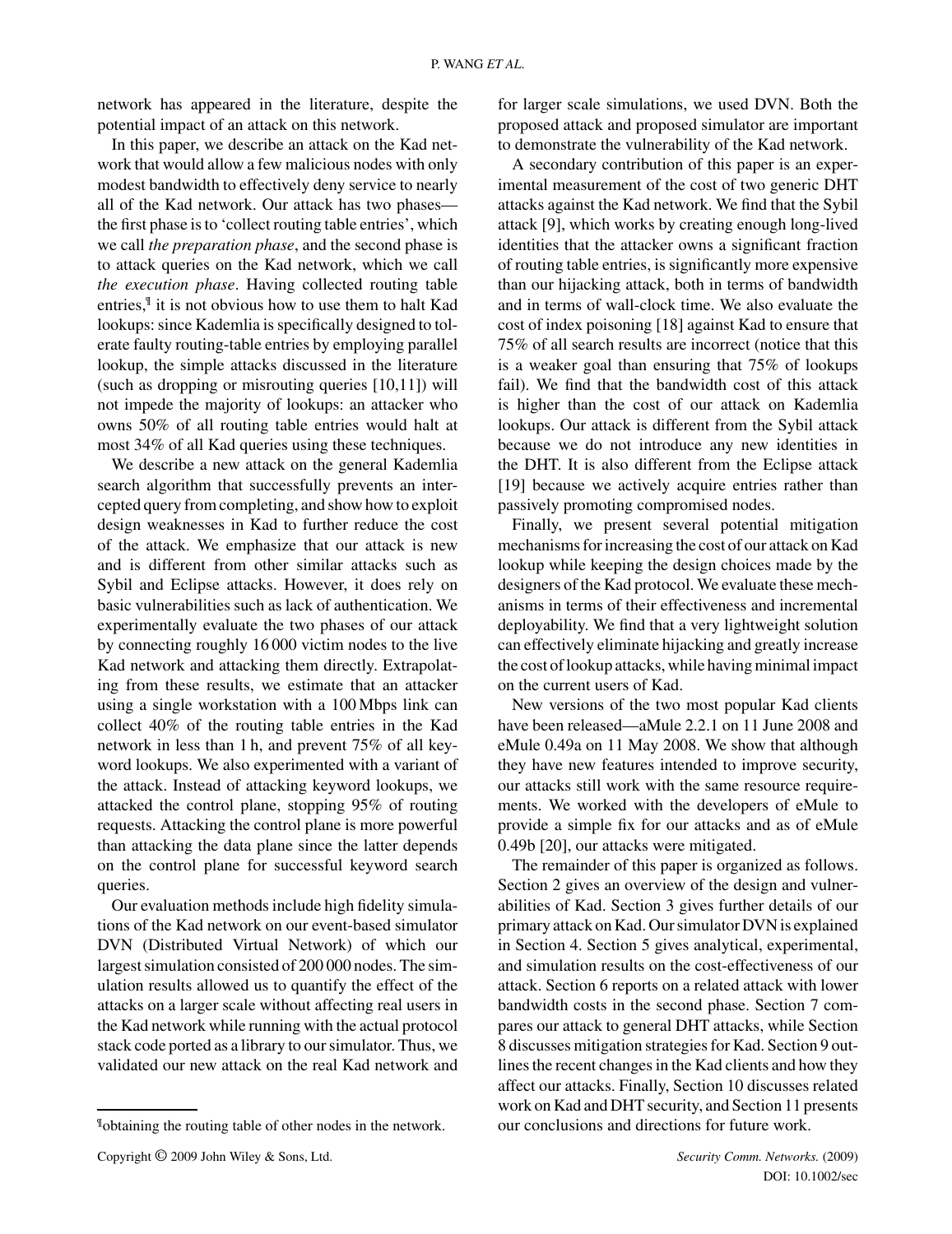

Fig. 1. Routing table structures of (a) Kademlia and (b) Kad. Leaves depict *k*-buckets.

### **2. Background**

#### 2.1. Overview of Kademlia and Kad

#### *2.1.1. Kademlia*

In Kademlia, every node has a unique ID uniformly distributed in the ID space. The distance between two nodes is the bitwise XOR of the two node IDs, the 'XOR metric'. Every data item (i.e., a [key, value] binding) stored by the Kademlia network has a key. Keys are also uniformly distributed in the same ID space as node IDs. Each data item is stored by several *replica roots*—nodes with IDs close to the key according to the XOR metric.

To route query messages, every node maintains a routing table with O(log(N)) entries, called *<sup>k</sup>*-*buckets*, where  $N$  is the size of the network. Figure  $1(a)$  shows a Kademlia routing table. A *k*-bucket on level *i* contains the contact information of up to *k* nodes that share at least an *i*-bit prefix with the node ID of the owner. Kademlia biases routing tables toward long-lived contacts by placing a node in a *k*-bucket only if the bucket is not full or an existing contact is offline.

Kademlia nodes use these routing tables to route query messages in  $O(log(N))$  steps. When node *Q* queries key *x*, it consults its routing table and finds  $\alpha$ contacts from the bucket closest to *x*. *Q* consults these contacts in parallel, which each return *k* of their contacts. Next,  $Q$  picks the  $\alpha$  closest contacts from this set, repeating this procedure until it cannot find nodes closer to *x* than its *k* closest contacts, which become the replica roots.

### *2.1.2. Kad*

Kad uses random 128-bit IDs. Unlike some other DHT networks, in which nodes must generate their IDs by applying a cryptographic hash function to their IP

Copyright © 2009 John Wiley & Sons, Ltd. *Security Comm. Networks.* (2009)

and/or public key, Kad does not have any restriction on nodes' IDs. Unlike Kademlia, the Kad replica roots of a data item  $\langle x, v \rangle$  are nodes with an ID *r* such that  $r \oplus x < \delta$  where  $\delta$  is a *search tolerance* hard-coded in the software; so different data items may have different numbers of replica roots.

The routing table structure of Kad, shown in Figure 1(b) is slightly different from Kademlia. Starting from level 4, *k*-buckets with an index  $\in$  [0, 4] can be split if a new contact is inserted in a full *k*-bucket, whereas in Kademlia, only the *k*-buckets with index 0 can be split. Kad implementations use *k*-buckets of size  $k = 10$ . The wide routing tables of Kad result in short routing paths. Stutzbach and Rejaie [3] show that the average routing path length is 2.7 assuming perfect routing tables, given the size of the current Kad network.

Suppose *A* and *B* are Kad nodes, where *B* is in a *k*bucket at level *i* of *A*'s routing table. Then we say that *B* is an *ith level contact of A*, and that *A* has an *ith level back-pointer to B*. In Kad, any node can be a contact of another node. Due to the symmetry of the XOR metric, if both *A* and *B* are in the other's routing table then they are most likely at the same level. Also, from the routing table owner's point of view, a *k*-bucket on the *i*th level covers a  $\frac{1}{2^i}$  fraction of the ID space. For example, the 11 *k*-buckets on the 4th level cover  $\frac{11}{16}$  of the ID space. Hence, on average,  $\frac{11}{16}$  of the owner's queries will use contacts in these *k*-buckets as the first hop.

A Kad node learns about new nodes either by asking nodes it already knows while searching, or by receiving messages from nodes. New nodes are inserted into its routing table if the corresponding *k*-bucket is not full or can be split. A node tests the liveness of its contacts opportunistically while searching, or (if necessary) periodically with HELLO REQ messages to check if they are still alive. The testing period for a contact is typically 2 h.

A Kad node *Q* looking for a particular keyword first computes the MD4 hash of that keyword as the key and starts a keyword search following steps shown in Figure 2. Starting from its routing table, at each step *Q* picks its three contacts closest to the key and





DOI: 10.1002/sec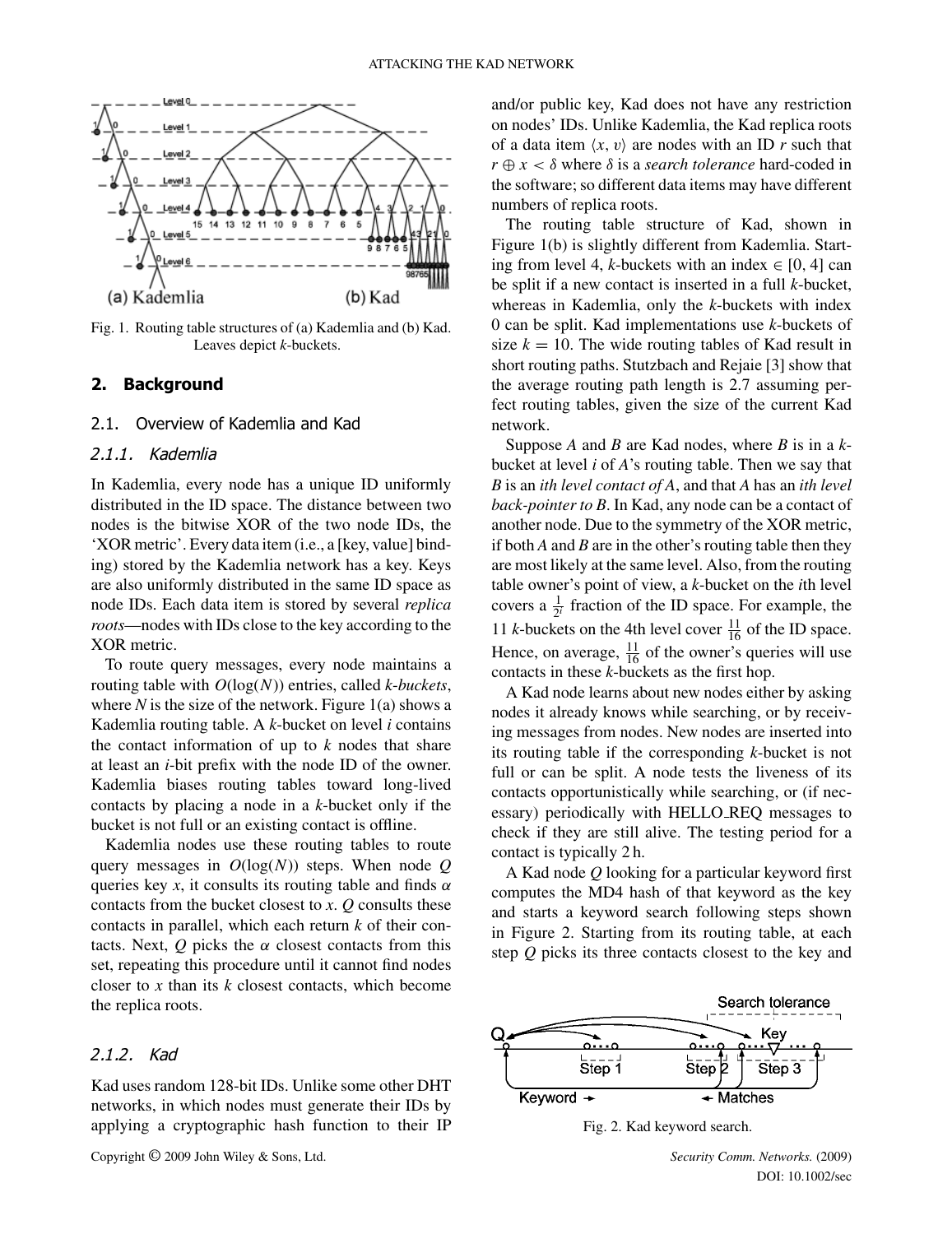sends them a KADEMLIA REQ message; these contacts send KADEMLIA RES messages with additional contacts, and the process repeats until a replica root is located. While this query procedure is similar to that of Kademlia, the major difference is the termination condition. After finding a live replica root, *Q* sends a SEARCH REQ message including the keyword to the replica root, which returns many 'matches' to the keyword. *Q* stops sending both KADEMLIA REQ (for finding more replica roots) and SEARCH REQ (for finding more matches) messages when it receives more than 300 matches, even if all of the matches are returned by a single replica root.

If all three nodes that *Q* contacts in a given step are offline or simply slow, *Q* attempts to recover the search as follows. For each keyword query, *Q* maintains a long list of backup contacts, consisting of 50 contacts from *Q*'s routing table plus unused contacts returned by intermediate hops. Until a query terminates, *Q* will wake up once every second and check whether the query has received any new replies in the last 3 s; if not, it picks the closest backup node, removes it from the list, and sends it a KADEMLIA REQ message. After 25 s, *Q* prepares to stop and will not send more requests to intermediate hops. For example, if all nodes in the list are offline, then *Q* sends 22 (25  $-$  3 = 22) messages to backup contacts, before it eventually times out.

#### 2.2. Design Vulnerabilities in Kad

Our attacks are all primarily enabled by Kad's weak notion of node identity and authentication. Since, as in most file sharing networks, there is no admission control, nor any cost of creating an identity, the Sybil attack is straightforward to implement, although we will show that by itself this is a somewhat ineffective attack. Of more concern is that, while IDs are persistent, there is no verifiable binding between a host and its ID. The design decision to support persistent IDs allows a user to significantly reduce her startup time—recall that a node's routing table depends on its ID. The wall-clock time to construct a reasonably complete routing table is well above the median Kad session time of 7 min reported in Reference [5], and keeping a persistent ID and routing table for each node makes it possible to avoid this penalty. This design also avoids complication from NAT traversal. Furthermore, it seems that the designers chose to avoid tying a node's ID to its IP address to support node mobility, e.g., users who move from wired to wireless connections or connect *via* a modem pool with (consequently) varying IP addresses. A further optimization with this approach is that a node that goes offline at one location and comes online at another can essentially 'repair' the routing table entries it affects by doing so. Unfortunately, the decision to create no verifiable binding between a node and its ID make it possible for anyone to exploit the 'repair' operation and collect more routing table entries. In essence, the ID of a node serves as its authentication as well; since node IDs are public information, this predictably leads to several attacks.

# 2.3. Attack Model

Our attack is designed under the assumption that the attacker controls only end-systems and does not require corruption or misrouting of IP-layer packets between honest nodes. We describe our attack under the assumption that the attacker's goal is to degrade the service of the Kad network, by causing a significant fraction of all keyword as well as node searches to fail. We also assume an attacker's primary cost is in bandwidth, and the attacker has enough computational and storage resources to process messages and store states. This is a realistic assumption since, as shown in Section 3, processing Kad messages does not involve expensive computations and the total amount of state in the network is under 20 GB.

# **3. Attacking the Kad Network**

Since we assume an attacker does not corrupt IP communication between honest nodes, to effectively attack keyword queries the attacker must first cause honest nodes to send keyword queries to its malicious nodes. Then it must make these queries fail. Thus, conceptually, our attack has a *preparation phase*, where the attacker poisons as many routing table entries as it can manage, and an *execution phase*, where the attacker causes queries routed through its malicious nodes to fail. In practice, however, the execution phase can begin in parallel with the preparation phase.

# 3.1. Preparation Phase

# *3.1.1. Crawling*

Suppose an attacker controls *n* hosts with index  $i, i \in [0, n - 1]$ . For simplicity, we assume each host has an equal amount of bandwidth. The attacker creates a table with tuples  $\langle i, \text{IP}_i, \text{port}_i \rangle$ . This table is distributed to the *n* hosts. Then a malicious node is started on each computer. Each node generates an ID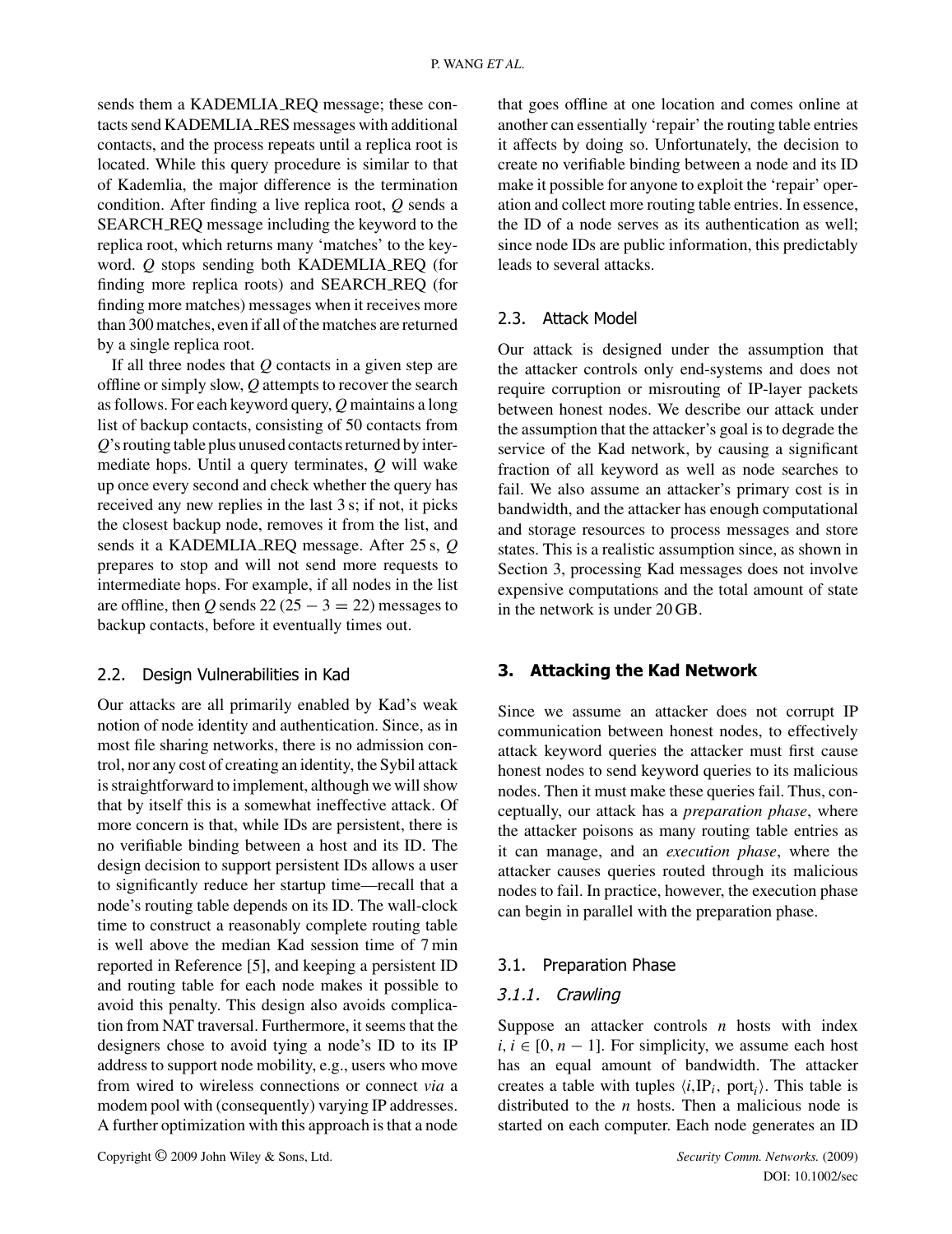$M_i = \frac{2^{128} \times i}{n}$  so that the *n* IDs partition the ID space into *n* pieces. Next they join the Kad network and find their neighbors in the ID space. Starting from its neighbors, each  $M_i$  discovers nodes with IDs in the range  $[M_i, M_{i+1})$ , by picking a previously discovered node, and 'polling' its routing table by making appropriate KADEMLIA REQ queries. This process continues until  $M_i$  either fails to discover additional nodes or finds its available bandwidth exhausted.

# *3.1.2. Back-pointer hijacking*

In addition to polling the nodes that it discovers, after Mi learns the routing table of node *<sup>A</sup>*, it also *hijacks* a certain fraction of the pointers in *A*'s routing table as follows. Suppose *A* has honest node *B* in its routing table. By sending a HELLO REQ message to *A* claiming to be from  $ID_B$ ,  $M_i$  can hijack this back-pointer. This hijacking is attributable to three factors. First, Kad does not have ID authentication and allows nodes to pick their own IDs—this is a lack of entity authentication where the actual node is not authenticated. Second, Kad node IDs are not specific to a node's network location; a node that changes its IP address will retain its ID and update its address with HELLO REQ messages. Third, when receiving such a HELLO REQ, *A* does not verify whether *B* is still running at the current IP address and port. The last two factors are due to a lack of message authentication, that is, the messages sent by the Kad nodes are not verified. Our attack relies on both types of authentication failures to succeed.

After creating a false contact by hijacking a backpointer, it is possible that the false contact could later be corrected by one of three methods:#

- (1) If *A* is also in *B*'s routing table, and *B* sends a KADEMLIA REQ or HELLO REQ to *A*, *A* will update the pointer. To prevent this,  $M_i$  will also hijack *B*'s pointer to *A*.
- (2) If node *C* is one of *A*'s contacts, and has *B* as a contact, *C* could include *B* in a KADEMLIA RES message. This can be prevented by hijacking *C*'s pointer to *B* as well.
- (3) If node *C* is not one of *A*'s contacts, but has *B* as a contact, there is a small probability that when *C* is discovered as an intermediate hop, it returns *B* in a KADEMLIA RES message. This scenario is unlikely, since*A*already has a pointer to *B*'s ID, and

the intermediate hops of a keyword search increase the prefix match length unless a timeout occurs.

In our attack,  $M_i$  attempts to prevent cases (1) and (2) above. Our experiments produced no instances of case (3).

# 3.2. Execution Phase

The execution phase of our attack exploits weaknesses in Kad's routing algorithm to cause queries to fail when a malicious node is used as a contact. In other DHTs, malicious nodes can fail queries by *query dropping*, *misrouting queries*, and/or *replica root impersonation*. The Kademlia parallel routing algorithm is designed to resist dropping, and in particular it would be counterproductive for an attacker to fail to respond to a KADEMLIA REQ , because this would cause the querier to drop the malicious node from its routing table. We note, however, that Kad inherits a generic weakness from Kademlia: at each intermediate step, the *closest* contacts are used to discover the next hops, so that an attacker who knows or can impersonate arbitrary nodes in the ID space can 'hijack' the query by returning at least  $\alpha$  nodes that are closer to the key than those returned by other intermediate hops. The details of how to fail a query after this point depend on the termination conditions of the DHT. We tested two methods of failing a Kad query using this idea.

# *3.2.1. Fake matches*

This attack exploits the fact that a keyword query terminates when the querier *Q* receives more than 300 keyword matches in response to SEARCH REQ messages. Thus, when a malicious node receives a SEARCH REQ for a keyword, it can send a list of 300 bogus matches in response. Since the response list is long enough, the querier will stop sending KADEM-LIA REQ or SEARCH REQ messages even though it hasn't reached a live honest replica root yet, causing the query to fail.

We found that this attack works with aMule and early versions of eMule clients.<sup>\*\*</sup> However, eMule clients version 0.47a and later will not halt unless the matches all correspond to the specific keyword the user used to generate the query. Thus, to defeat this client, the attacker must be able to 'reverse' the hashed key and

<sup>#</sup>In eMule, only the first scenario will result in correction of the back-pointer.

<sup>\*\*</sup>At the time of writing, we used aMule 2.1.3 and eMule 0.48a.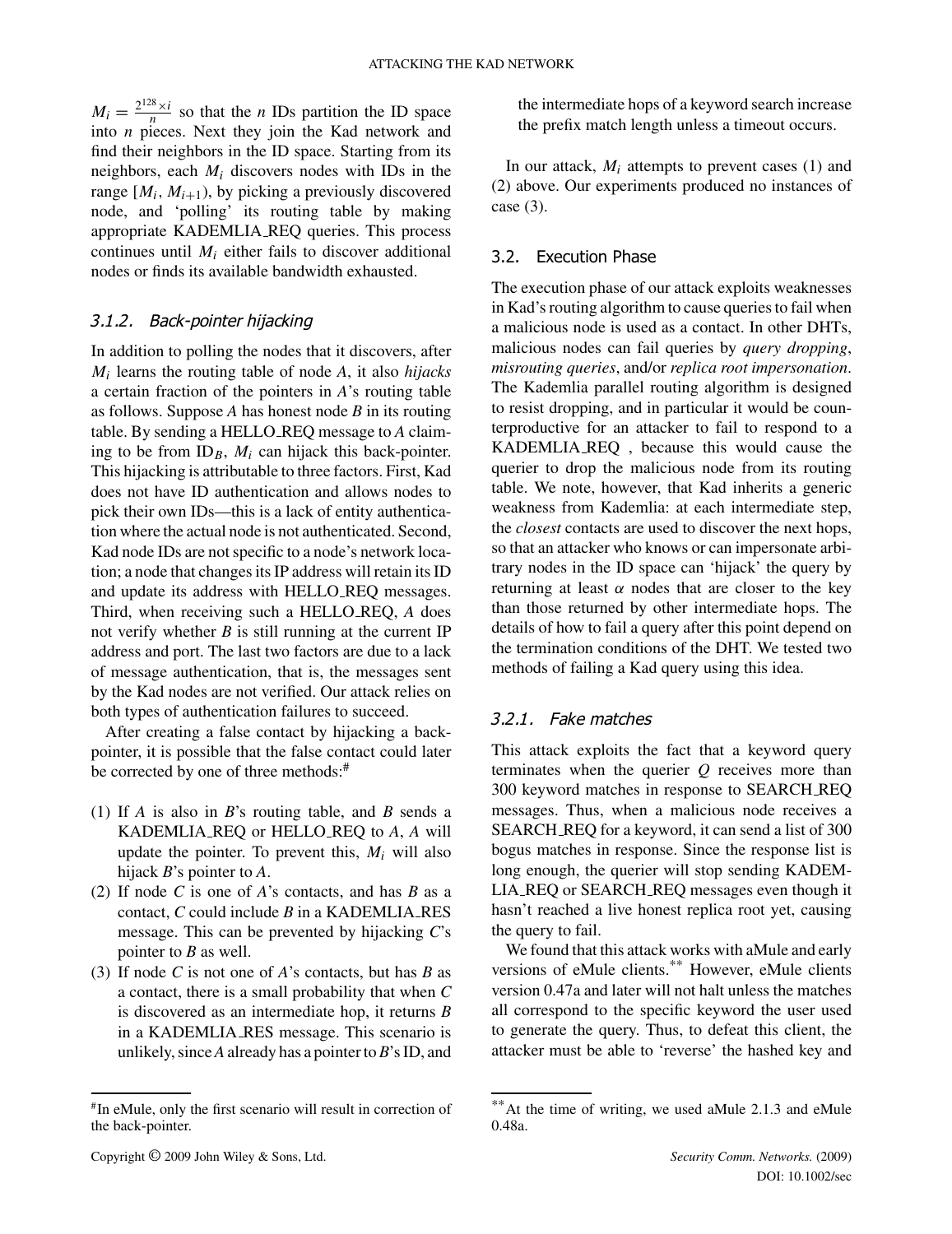find the corresponding keyword. For many popular searches, this can be done in advance by dictionary search; however, we did not attempt to measure the dictionary size necessary to ensure a high probability of success with this approach.

In either case, this attack depends on malicious nodes receiving SEARCH REQ requests before honest replica roots can respond to a search. Our attack achieves this goal as follows. Each KADEMLIA REQ for a keyword query carries the key. Node *N* is a replica root for key *K* if  $ID_N \oplus K < \delta$  where  $\delta$  is the *search tolerance*. Thus for each KADEMLIA REQ received, a malicious node can generate a contact whose ID is a replica root. The IP and port fields are set to point to the malicious node  $M_i$ , where  $i = K \text{ mod } n$ . Upon receiving this reply, the querier will send a KADEM-LIA REQ to the malicious colluder  $M_i$  to find more replica roots and to confirm that it is alive. The colluder  $M_i$  receives the KADEMLIA REQ and finds  $i = K \mod n$ , i.e., it is responsible for sending false matches to the keyword. Hence it replies to show it is alive without introducing other colluders. Receiving this reply, the querier sends a SEARCH REQ message to  $M_i$ , who proceeds as described above.

### *3.2.2. `Stale' contacts*

A more efficient attack that works with all clients we tested exploits Kad's timeout conditions. Recall that if all three of the closest nodes at a given step timeout, a Kad client will find its closest backup contact, and try to contact that node; this process repeats every second until more live contacts are found or 25 s have elapsed. Thus, when *M* receives a KADEMLIA REQ , it generates a KADEMLIA RES with 30 contacts. For the *i*th contact, the ID is set as  $key - i$ , and the IP and port can be set to anything not running a Kad node. For example, they can be set to an unroutable address or a machine targeted for a DDoS attack. Receiving the reply from *M*, with high probability *Q* inserts the contacts at the beginning of its list of possible contacts since these contacts are very close to the key. Three of them will be tried by *Q* immediately. Since they don't reply, after 3 s, *Q* will try one more every second. Finally, after another 22 s, *Q* will stop trying more contacts. The attack may fail if *Q* finds an honest replica root before it receives the reply from *M*.

This attack is simple, works with high probability against any keyword, and has a very low bandwidth overhead—it takes one KADEMLIA RES to attack one keyword query. After compressing, the message contains about 128 bytes of data. Thus our attacker simply attacks every keyword query it sees in this manner.

# **4. The Distributed Virtual Network (DVN) Simulator**

Due to their distributed nature, accurate analytical modeling of peer-to-peer systems such as the Kad network has proven to be challenging. As a result, simulation has frequently been employed, but general purpose simulation has presented several challenges, leading many groups to develop their own ad-hoc simulators. Typical simulation strategies fall into two broad groups—high-level and low-level simulators. Highlevel simulators can scale up to hundreds of thousands of nodes, but typically test only a high-level description of the design. Low-level simulations may test working code by running several instances on a single machine; these simulations produce results that are faithful to the implementation but are typically limited to a thousand or fewer nodes per machine. Thus the typical choices involve a trade-off between the scalability and fidelity of a simulation. While DVN was developed with simulation of the Kad Network in mind, it was designed as a general purpose packet-based simulator providing the fidelity of low-level simulators while allowing large simulations on the order afforded by high-level simulators.

In the evaluation of the attacks on the Kad network, it was important to validate our attacks without disrupting the actual network. We wanted to use the real C and C++ Kad code in our simulation and scale to large networks. To this end, we used our high fidelity distributed DVN simulator to simultaneously run multiple modules implementing different protocol stacks including code from the real Kad implementation and the modified Kad attacker nodes.

We also compared DVN with WiDS [21], the state-of-art high-fidelity network simulator that shares numerous design characteristics with DVN. Our simulator DVN surpasses WiDS in terms of simulation time and memory usage.

#### 4.1. Design Requirements

A simulation platform should be able to provide the following

#### *4.1.1. Scalability*

The simulator must allow experiments consisting of a large number of nodes and messages. There should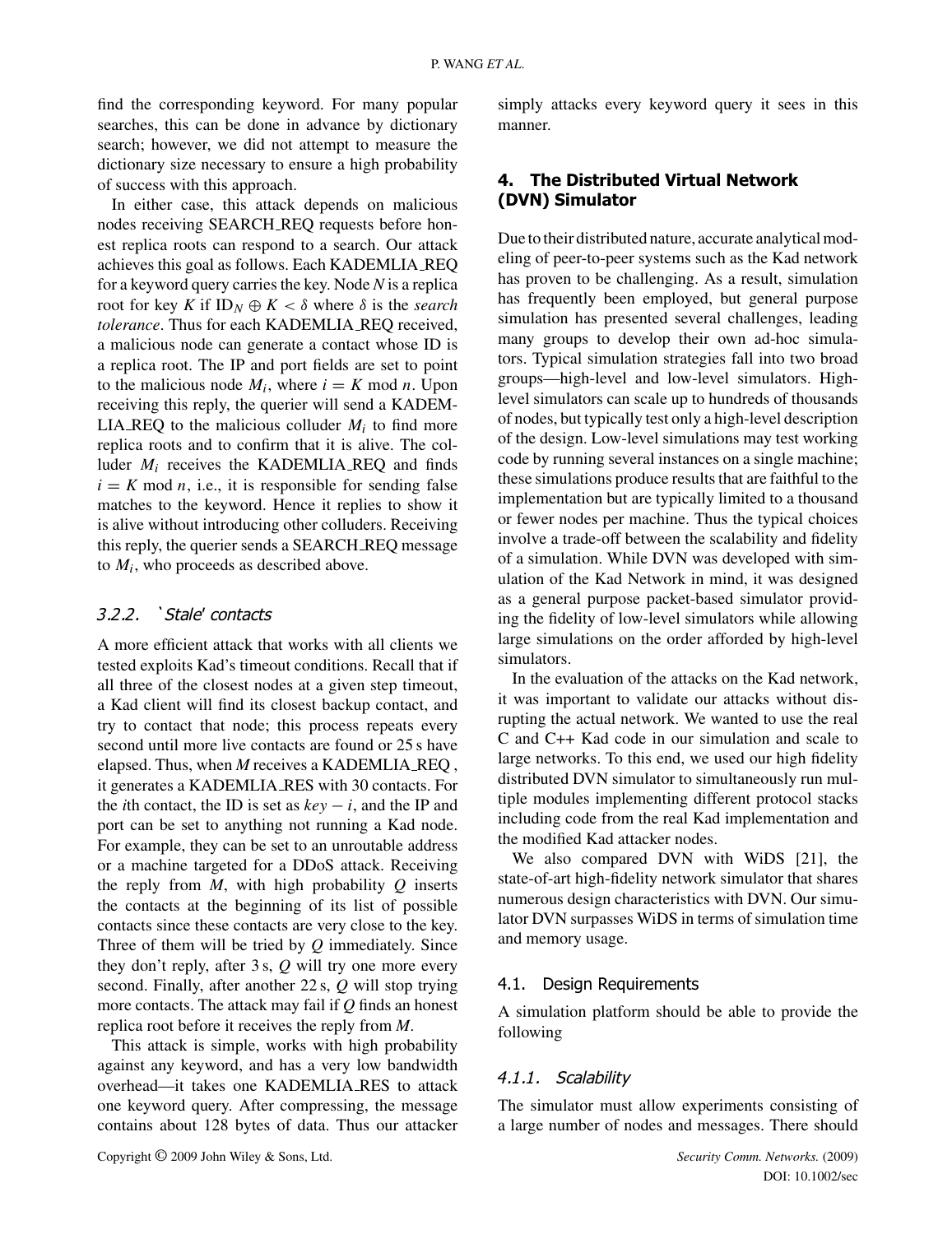not be any hard limits imposed, instead, the simulator should only be constrained by resource limits. Specifically, as long as there is memory available, the simulator should be able to instantiate new nodes and model packets flows in the network. To support the goal of simulating a million-node deployment, the simulator would benefit from distributed computations in order to take advantage of multiple machines when the resources required exceed the capacity of a single one.

# *4.1.2. Fidelity*

The architecture should be able to run code that is very close to the actual implementation to minimize risks of mutation therefore bug introduction when the actual code is implemented. Moreover, the simulator should allow code from real implementations to be ported from current active projects to run on it, thereby allowing accurate modeling of the actual network. The porting effort should be significantly smaller than the re-implementation effort. The code designed for the simulator should also be easily 'exported' so that it can be used on a real implementation. Additionally, the simulator should provide a means to support the following secondary goals:

*Meaningful Network Model.* The architecture should provide support for realistic network conditions, encountered by large deployments such as nontransitive connectivity and network partitions.

*Event scheduling.* In order to produce replicable experiments, the simulator should support scheduling of a series of events—such as node addition, deletion, network merge or partitioning—at predetermined times.

# *4.1.3. Node diversity*

The architecture should support nodes running multiple versions, or with different settings, to model situations like incrementally deployed upgrades, networks with 'super peers', or the effects of malicious nodes on a network simultaneously.

# *4.1.4. Portability*

The simulation platform should be flexible enough to run on multiple OSes, thus allowing developers and researchers a choice of platform better suited to their needs.

# 4.2. DVN Architecture

DVN is a discrete event network simulator that offers a scalable model for large networks with easily portable

Copyright © 2009 John Wiley & Sons, Ltd. *Security Comm. Networks.* (2009)

modules for high fidelity and a scripting language supporting heterogeneous nodes to run repeatable experiments while facilitating the isolation of specific variables affecting a network by tweaking individual parameters. It can run in distributed mode, dividing the virtual nodes evenly on different processes or even separate machines. Fidelity is at the heart of the design of DVN. It supports C/C++ libraries that can be built from real implementations. Communication protocol implementations such as eMule for Kad, need to be ported into library modules compliant to its Simple Network Routing Interface, SNRI. From there, cross compiling a DVN module library into a production application is done by using the SNRI bridge to a real UDP/IP stack. A protocol implementation written natively using SNRI can be crossed compiled into real applications in a single step as well. An illustration of the architecture is presented in Figure 3(a). The various components of DVN are described next.

# *4.2.1. Core engine*

The core of DVN is the event scheduler. It has a tunable time slot granularity, typically set to one millisecond, thus all events are approximated to the nearest millisecond. Inserting an event is done by finding the appropriate time slot using a hash table. If there are multiple time slots in a single hash table bucket, a minimum heap is used to identify the correct one. Finally, a simple dynamic array is used to keep track of all concurrent events. DVN uses another minimum heap to keep track of all the time slots, allowing for retrieval of the next time slot in the order of  $O(\log n)$  for *n* time slots. The overall structure is shown in Figure 3(b). For large simulations, DVN can operate in distributed mode. The DVN master of a distributed simulation is responsible for assigning virtual nodes to actual DVN worker instances, each with their own event scheduler. It then distributes the events for relevant virtual nodes to the assigned DVN workers through the Simulation Distributor. Each worker keeps track of local events and communicate events that affect nodes on remote workers using the underlying UDP/IP network. The master is responsible for orchestrating the beat by sending the start of each simulated time slot and waiting for all workers to complete before starting the next time slot. Each DVN worker reports the next closest time slot that the master should propagate to the other workers. Each DVN worker instance can load modules that contain the implementation of the protocol in the form of a module library. Multiple versions of the implementation can exist for the simulation of a heterogeneous network.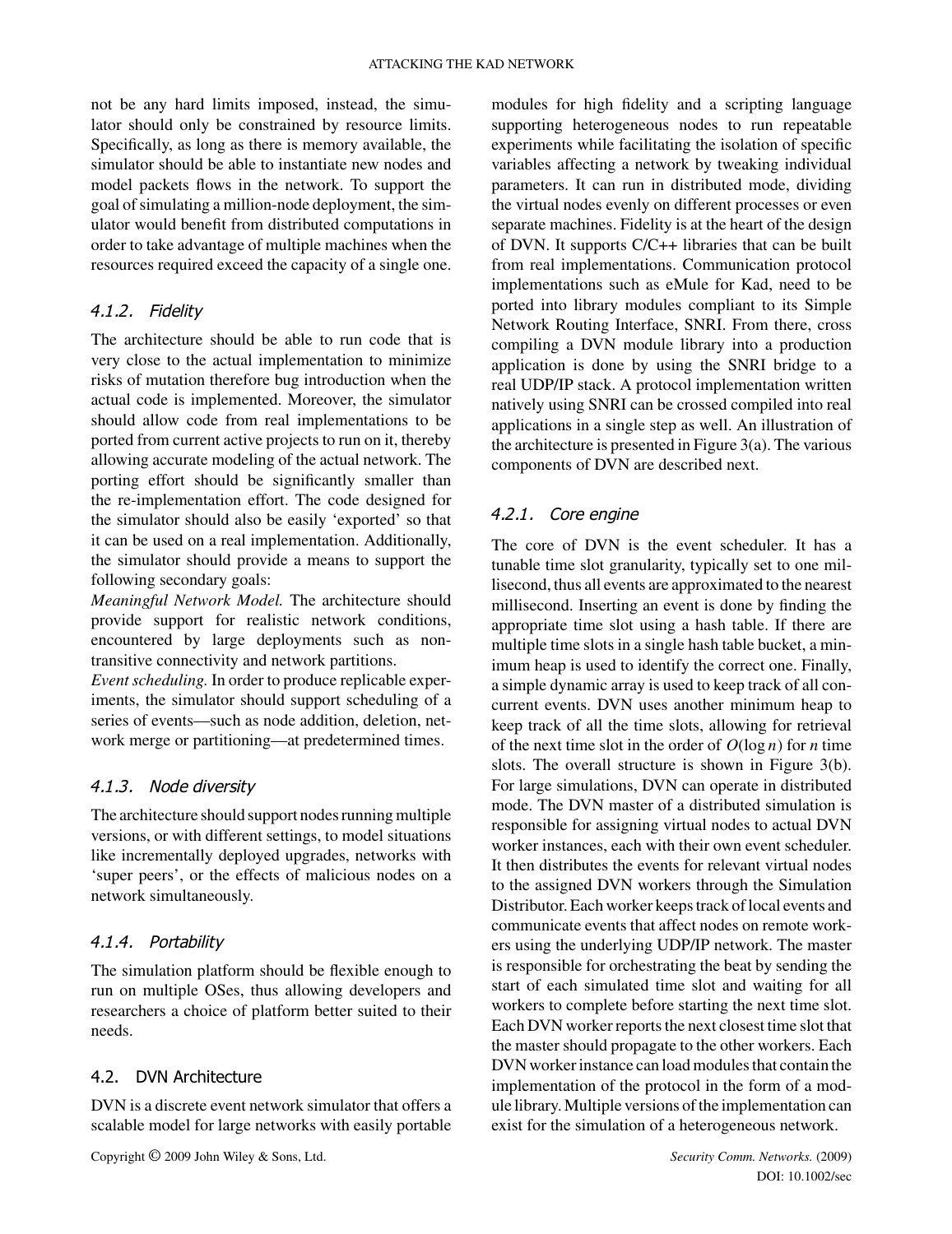

Fig. 3. (a) Architecture of DVN and (b) DVN's event scheduler.

#### *4.2.2. DVN modules*

Creating a module from the ground up is simple. A protocol implementor can use the UDP-like datagram messaging system to send packets to remote nodes. To implement timeouts, the callback system is available. A packet arriving for a given node will trigger the incoming datagram callback function to allow the node to process it. Global variables within a module can be safely used as long as they are registered *via* SNRI, which will then allow DVN to track those variables as part of the current node's state and swap those in prior to running the node's logic. Because DVN can load more than one module in a given simulation, it allows a user to create a heterogeneous network with multiple variants of a protocol, or completely different protocols for that matter. This feature is an important tool for research in P2P security. For example, it allows a user to measure the impact of an attack on a network that has stabilized, as well as measure the effectiveness of countermeasures to the attack.

# *4.2.3. Simple network routing interface (SNRI)*

SNRI is the interface we created that defines a simple set of operations both inbound and outbound on any module that is to be used with DVN. It allows the protocol to set callback events or send datagrams to a remote host. When an event is triggered or a message received, that layer makes the appropriate calls into the module library. SNRI was designed to be simple to enable rapid development and testing of a protocol implementation. Using a lightweight wrapper, the protocol code could then be deployed against a real network stack. This allows for the identical code that would otherwise run on a real network to be tested within the virtual network offered by DVN.

# *4.2.4. Simulation description language (DSIM)*

To aid in the simulation setup, DVN provides a scripting language called DSIM, which is based around Flex [22]. DSIM is a simple event-based language used to model simulations within DVN. It describes all components involved in a DVN simulation: network topology, node instantiation, network events, and simulation timing. A simple language construct offering both variable assignment and a miniature yet robust functional set allows DVN simulations to be made complex while their expression and description remain simple. The DSIM options are parsed by Flex and interpreted by DVN. These configuration options are the primary way that users interact with DVN. The commands available range from starting nodes to specifying network topologies and characteristics. Scripting commands are available to allocate and introduce nodes into the network by dynamically loading modules described in the porting process above. All calls are time dependent and the simulation can therefore alter network topology at any time to simulate large-scale network events.

# *4.2.5. Logging*

DVN provides a central logging mechanism that can save events in ASCII text format or binary format. Individual modules can log events based on their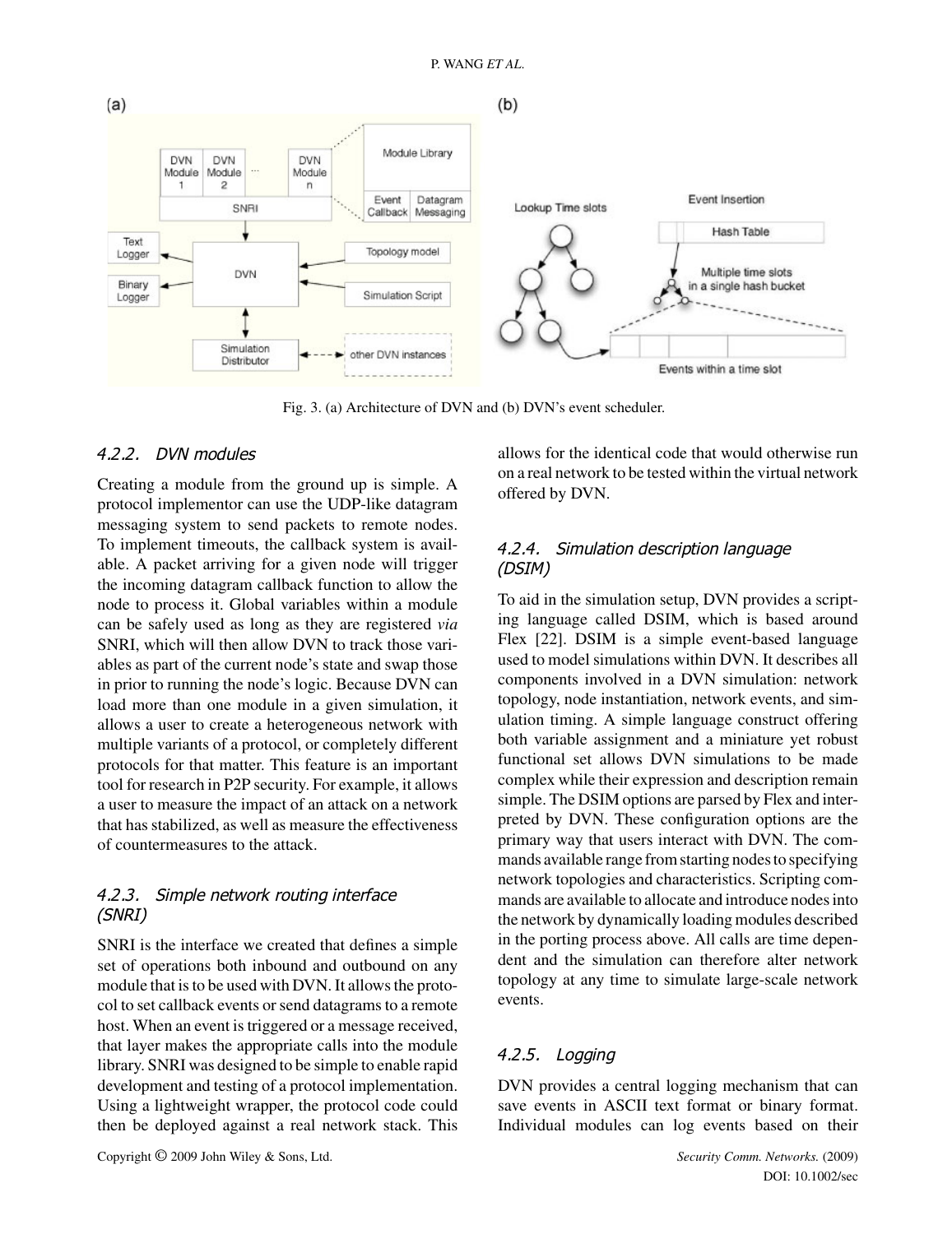internal states, or DVN can log events from the simulation itself. The statistics collection methods are left to the module developers in order to not limit the type, frequency, and amount of data meaningful to the analysis of the simulated network.

### *4.2.6. Network topology*

DVN only allows modeling of the underlying network by specifying the network delay, reliability, and variability. Separated networks can be created at any time during the simulation and those networks can be connected at anytime as well. The interface layer between the module and DVN can be used to model arbitrary network behavior. Since DVN models overlay networks which typically reside above the OSI transport layer, the topology model supported by the DSIM language is fairly simple. It provides the ability to build subnets with independent characteristics, and allows interconnections of those subnets with links whose characteristics can be independently specified as well. This model provides an adequate abstraction to avoid burdening the user with specifying all possible links in the system.

### 4.3. Porting Kad on DVN

We used aMule v2.1.3 and isolated the Kad protocol implementation by removing the graphical user interface and replacing system calls made to a UDP stack with DVN functions to send and receive packets. Since both of these network functions operate on basic data structures, the porting was relatively simple. All references to system time were also changed to references to virtual DVN time. The memory management of Kad was done using static and global variables. This was changed to reside within a single structure that is allocated at initialization time.

#### 4.4. Evaluation

### *4.4.1. Scalability*

Our test platform included a DELL PowerEgde 6950 with four dual-core AMD 8216 (2.4 GHz) CPUs and 16 GB of RAM. We ran DVN with the Kad module, logging output serially to a file. We generated DVN simulation (DSIM) files for 1000, 5000, 10 000, and 20 000 nodes. Each of the simulations was on a single simulated network with 250 ms latency for message delivery, and no dropped messages. The bootstrap set consisted of 10 interconnected nodes. Then the rest of the nodes were added in batches of 300 nodes at a time, using any of the nodes in the aforementioned set as a bootstrap node. We were able to successfully perform simulations of 200 000 Kad nodes on this machine. Maximum memory usage during this simulation was 10 GB or 50 KB per node. We were able to simulate 14 DVN hours in 77.4 h—a slowdown of 5.5 times. While this is slower than realtime, it is expected for such a large simulation.

The output logs were divided into chunks of 100 DVN seconds. The number of messages sent in each 100-s window was recorded and plotted as the simulation progressed, as shown in Figure 4 (left figure). These messages include Hello, Kademlia and Bootstrap messages and are used for discovering the network. The initial spike is due to the bootstrapping nodes discovering the network. The periodic waves are due to various routing table maintenance messages. We also measured the amount of time required to process each of those 100 DVN second time slots and



Fig. 4. DVN performance for 1, 5, 10, and 20 thousand Kad nodes.

Copyright © 2009 John Wiley & Sons, Ltd. *Security Comm. Networks.* (2009)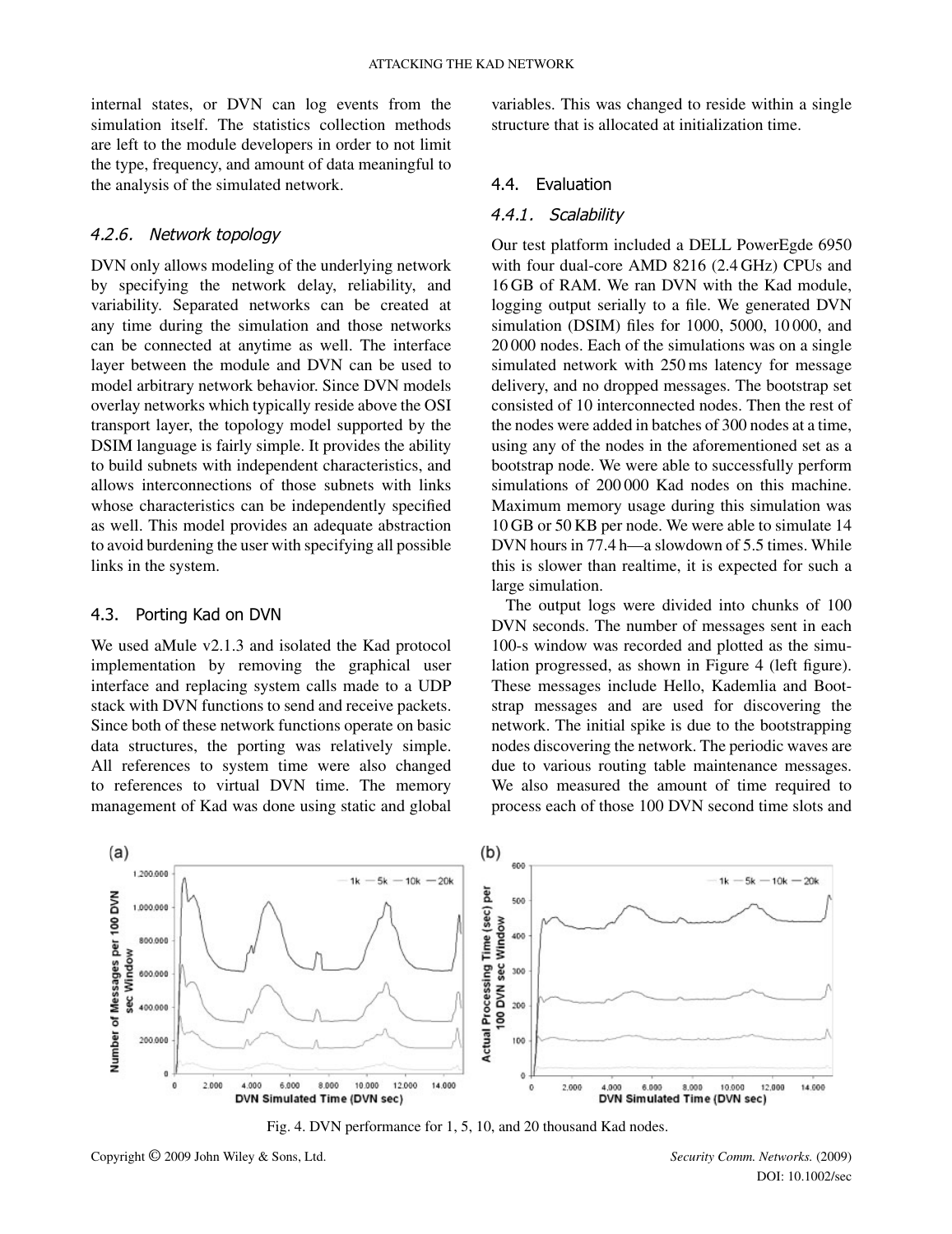

Fig. 5. Attack technique validation: (a) hijacking back-pointers and (b) attacking keyword queries.

plotted them as the simulation progresses as shown on the graph on the right. It is clear that the processing time is directly proportional to the number of messages being transmitted within the system. The number of messages is directly proportional to the number of nodes being simulated. Message transmission events are visible only when large traffic spikes are observed and those become the dominant factor affecting network performance.

The overhead incurred by the DVN simulator is relatively small compared to the resource consumption of the actual Kad nodes. The actual DVN architecture requires less than 30 MB. The rest of DVN's memory consumption depends on the network traffic, since the scheduler will need to hold on to the packets until delivery. Therefore, the memory requirement is dependent on the number of packets and the size of those packets. In our overhead estimation experiments, we ran between 1000 and 1500 nodes at 100 nodes increase per experiment. The memory consumption on the heap was noted for each experiment. We were able to estimate that the memory consumption for each Kad node on a small simulation was about 165 KB. The complete resulting overhead of DVN including memory used to hold all messages during transit was found to be less than 30%.

#### *4.4.2. aMule on DVN*

To verify the correctness of DVN, we compared the network behavior of the Kad nodes running on DVN and the ones running in a real network. In this experiment, we ran 3000 virtual nodes for 2 h on DVN and in parallel, 3000 Kad nodes on a separate testbed (call it itlabs), consisting of 14 actual machines. Figure 5 shows the number of lookup messages<sup> $\dagger\dagger$ </sup> sent in 1 min window. The DVN Kad nodes and itlabs Kad nodes exhibit the same behavior.

We also compare the memory footprint between running a Kad node on a normal machine and running it on DVN. 1000 nodes are created in DVN and run for 30 DVN minutes. At the peak of the traffic (Figure 4) at time 200 s, the virtual memory usage for DVN was 43.1 MB. The same experiment was performed, deploying 1000 Kad nodes on a single machine and letting them run for 30 min. At the peak of the traffic, each Kad node was using about 1.5 MB. Thus, 1000 Kad nodes deployed on a single machine will use 1.5 GB of virtual memory.

### *4.4.3. Symmetric links*

A symmetric link is where node *A* has node *B* in its routing table and node *B* also has *A* in its routing table. We want to know the percentage of symmetric links in a Kad node's routing table. This allows us to determine whether the Kad network is symmetric or asymmetric. We expect that the Kad network, due to its design, would be mostly symmetric, because each node would be added in the same bucket at the appropriate level of the routing table.

Finding the number of symmetric links in a routing table involved having access to both a node, its routing table, and the nodes in the routing table. This would be hard to evaluate on the real network as we did not control all the nodes; our real deployment is limited to 16 000 nodes. Crawling the whole Kad network

<sup>††</sup>These lookup messages are used to maintain nodes routing tables.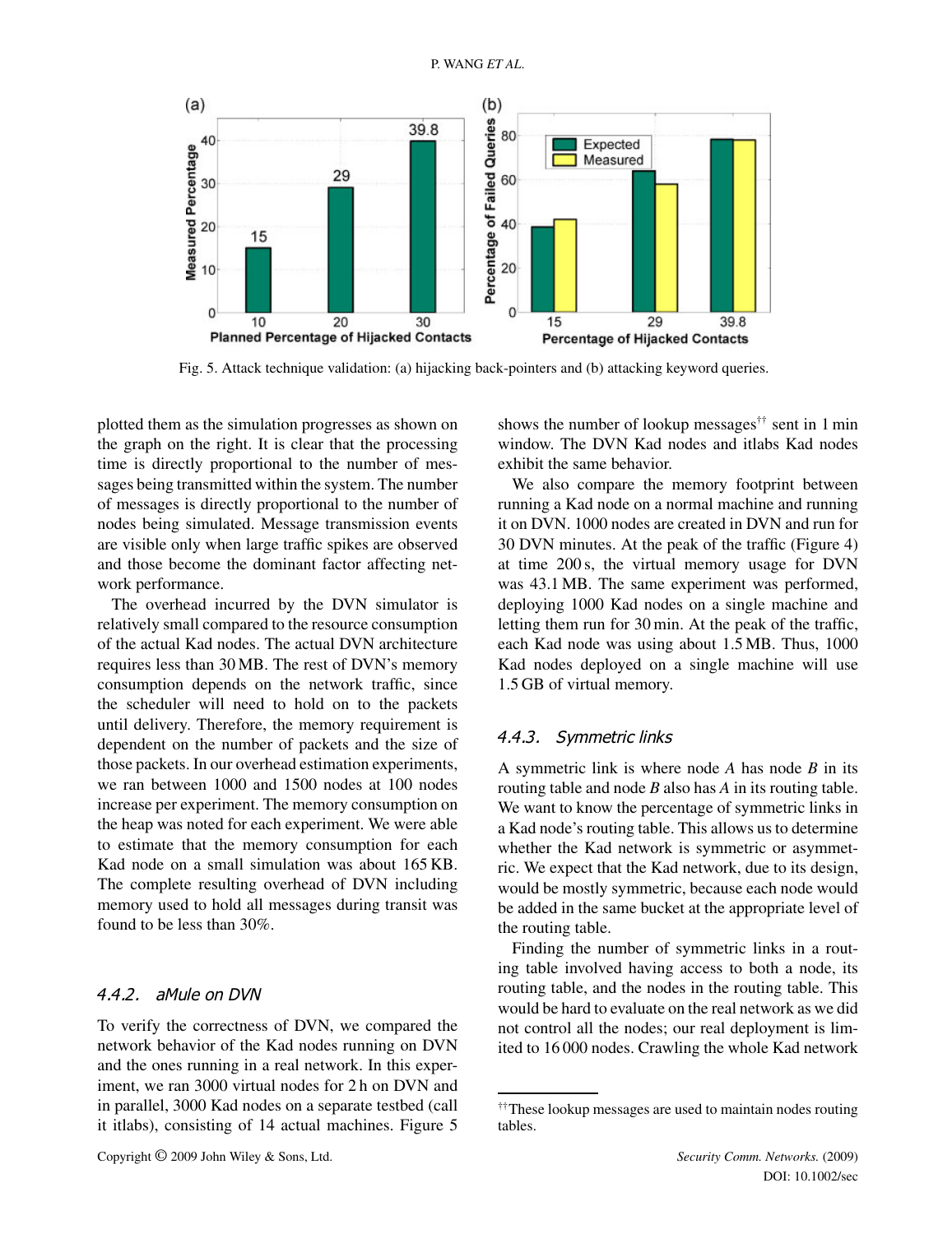and polling every node's routing table is possible but would involve a substantial bandwidth cost and would not result in an instantaneous snapshot of the network, since it would take on the order of 1 h at 100 Mbps to poll every node's routing table. By that time, the earlier nodes that were polled would have had their routing tables changed due to churn. Moreover, deriving the percentage of symmetric links analytically is difficult due to its dependence on network dynamics, such as churn. Thus, simulation was the most feasible route. We found that the percentage of symmetric links in our simulated environment is 53%. Thus, for a particular node *A*, half of its routing table entries also have *A* in their routing table.

# **5. Attack Evaluation**

We evaluated the effectiveness and bandwidth cost of our attack by launching the attack on a large number of simulated victim nodes connected to the Kad network. The victim nodes use a modified aMule client to save resources.

#### 5.1. Validation of Attack Techniques

We validate the effectiveness of our attack techniques against eMule with the following experiment. We used one victim node *Q*—running version 0.48a of the eMule client—and one malicious node *M*. In one run of the experiment, *Q* joins the Kad network and populates its routing table. After an hour, we start the malicious node, which tries to hijack fraction *p* of *Q*'s routing table.<sup> $\ddagger\ddagger$ </sup> Figure 5(a) shows the experiment result where *p* is set to 10, 20, and 30%. The measured percentage is computed as  $f = \frac{h}{c}$ , where *h* is the number of contacts<br>hijacked by *M* and *c* is the number of contacts polled by hijacked by *M* and *c* is the number of contacts polled by *M*. The measured percentage is larger than the planned percentage because the hijack code was configured to hijack a routing table with 860 contacts. At the time of hijacking, however, *Q* has only about 750 contacts and some of the contacts are stale, so they are neither returned by *Q* nor used in keyword queries.

To test the effectiveness of our attack on keyword queries, we measured the percentage of failed keyword queries given different percentages of contacts hijacked. With *f* fraction of contacts hijacked, with probability at least  $1 - f^3$ , at least one hijacked contact should be used in a query. In the experiment, we input a list of 50 keywords§§ to *Q* and count the number of failed queries. Figure 5(b) shows that the result is close to our expectation.

#### 5.2. Bandwidth Usage

In our attack, bandwidth is used for three tasks: hijacking back-pointers, maintaining hijacked back-pointers, and attacking keyword queries. Assuming the worst case for the attacker, every node is stable and its routing table is fully populated. The Kad network has approximately one million nodes, so a fully populated routing table has 86 *k*-buckets—11 *k*-buckets on the 4th level and 5 *k*-buckets for each of the  $log(1\,000\,000) - 5 \approx$ 15 additional levels.

#### *5.2.1. Hijacking back-pointers*

Suppose an attacker wants to stop fraction *g* of the queries of a victim, then it should hijack  $p = \sqrt[3]{1 - g}$ of the victim's routing table. The attacker can send one KADEMLIA REQ message to poll a *k*-bucket, so it takes 86 KADEMLIA\_REQ messages to poll a routing table. Then the attacker sends one HELLO REQ message per hijacked back-pointer. So it takes  $86 \times 10 \times p = 860 \times p$  HELLO\_REQ messages to hijack  $p$  fraction of backpointers in a routing table.<sup> $\mathbb{H}$ </sup> Therefore, in the preparation phase, the number of messages and the bandwidth cost to attack *g* fraction of queries sent by *n* Kad nodes are

Number of messages =  $86 \times n + 860 \times \sqrt[3]{1 - g} \times n$ 

$$
- (1)
$$

Bytes in =  $86 \times n \times 322 + 860 \times \sqrt[3]{1 - g} \times n \times 55$ 

$$
(2)
$$

$$
Bytes out = 86 \times n \times 63 + 860 \times \sqrt[3]{1 - g} \times n \times 55
$$

$$
(\mathbf{3})
$$

<sup>‡‡</sup>To simplify the discussion, *p* fraction of contacts in each of *Q*'s *k*-buckets are hijacked.

Copyright © 2009 John Wiley & Sons, Ltd. *Security Comm. Networks.* (2009)

<sup>§§</sup>The list includes popular movies, songs, singers, software, filename extensions, etc.

 $\mathbb{H}$  To simplify the discussion, we assume the attacker hijacks the same percent of contacts in every *k*-bucket of a victim. To optimize the attack, an attacker should prefer to hijack high level back-pointers, since high level contacts are used more often in queries. As a special example, on average,  $\frac{11}{16}$  = <sup>68</sup>.75% of a node's queries use the top (4th) level contacts. In this case, the number of messages (of all four types) and bandwidth costs are less.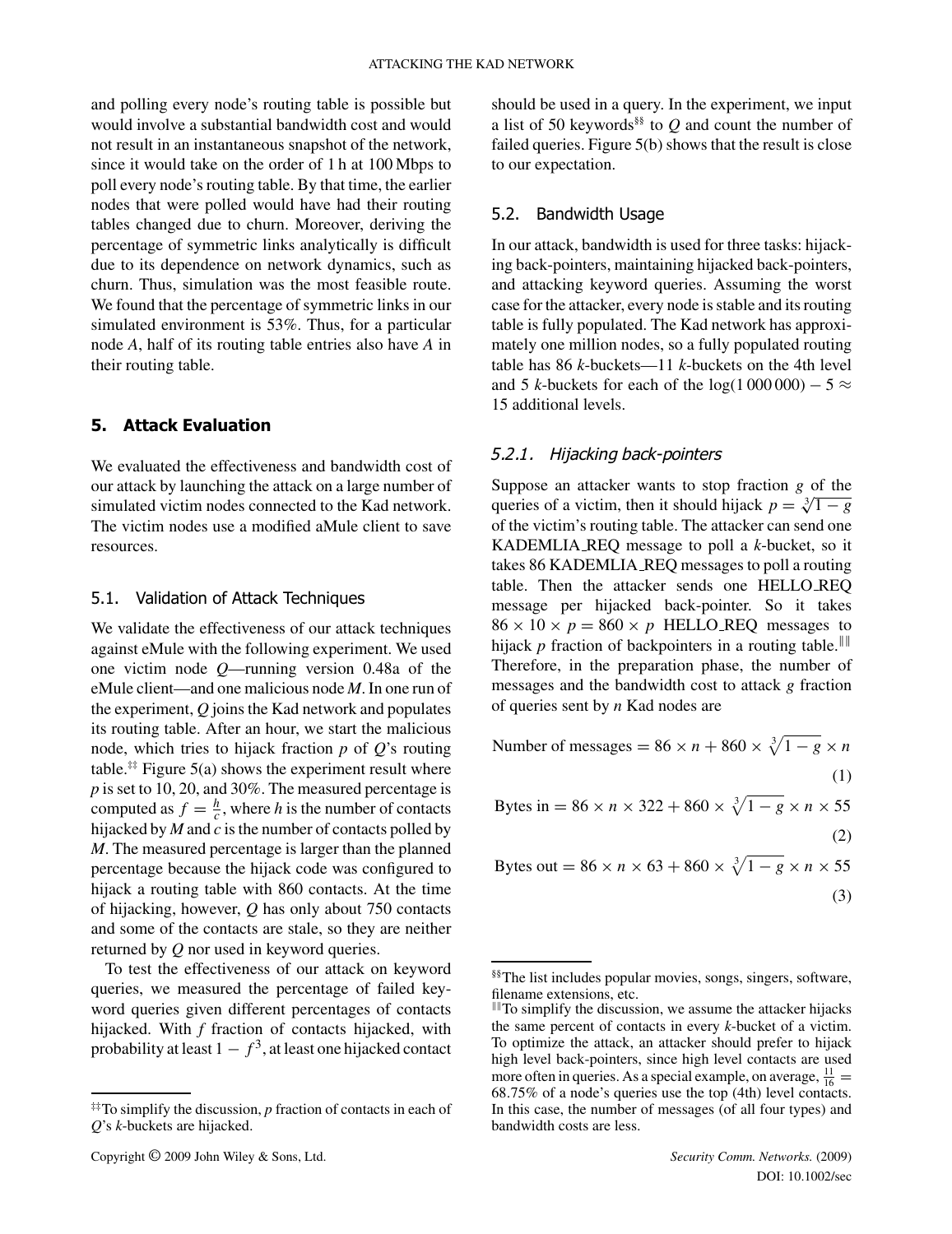#### *5.2.2. Maintaining hijacked back-pointers*

Kad nodes ping their contacts periodically. To maintain hijacked back-pointers, malicious nodes must reply to these HELLO REQ messages. The period of pinging a contact increases and will be fixed at 2 h if the contact is in the routing table for more than 2 h. For maintenance, every hour, a node also sends a KADEMLIA REQ message to fix a *k*-bucket, but only if the *k*-bucket has eight or more empty slots. We ignore the cost of handling these KADEMLIA REQ messages since they are less frequent. It is very unlikely that a high level *k*bucket has eight or more empty slots, especially when an attacker hijacks high level back-pointers. Hence the number of messages and the bandwidth cost are

Number of messages per second =  $\frac{860 \times \sqrt[3]{1 - g} \times n}{2 \times 3600}$ (4)

$$
\text{Bytes in (out) per second} = \frac{860 \times \sqrt[3]{1 - g} \times n \times 55}{2 \times 3600} \tag{5}
$$

#### *5.2.3. Attacking keyword queries*

The uplink cost to attack one keyword query is a single 128-byte KADEMLIA RES message, while the downlink cost is a single 63-byte KADEMLIA REQ message. Suppose the users of the Kad network issue w keyword queries per second, on average. The total bandwidth cost of attacking *g* fraction of keyword queries is  $w \times g$  KADEMLIA RES messages per second. Hence we estimate that the number of messages and the bandwidth cost to attack *g* fraction of queries sent by *n* Kad nodes are

Number of messages per second  $= w \times g \times n$  (6)

Bytes in per second  $= w \times g \times n \times 63$  (7)

Bytes out per second =  $w \times g \times n \times 128$  (8)

To estimate  $w$ , we joined 216 nodes with random IDs to the Kad network, each through a different bootstrapping node scattered throughout the Kad network. Every node counted the number of keyword-search KADEM-LIA REQ messages it received in each 1-h period and the average was computed. This experiment ran for 24 h. The 1-h period with the highest average number of queries resulted in 405 queries per host.¶¶ Hence we estimate that, to attack all keyword queries of the whole Kad network, the download bandwidth required is 7.09 megabytes per second (MBps), and upload bandwidth required is about 14.4 MBps.

#### 5.3. Large Scale PlanetLab Experiment

In this experiment, we use about 500 PlanetLab [23] machines to run a large number of Kad nodes as victims, and a server in our lab to run the attackers. The victim nodes for this experiment ran a slightly modified aMule client: as with eMule and aMule, the victim client has two layers—the DHT layer provides lookup services (for keyword search, for example) to the application layer, which handles functions like file publishing and retrieval. The DHT layer was largely unmodified. It follows the same protocols for maintaining routing tables and parallel iterative routing as eMule and aMule, and uses the same system parameters, e.g, time interval between HELLO REQ messages. In the application layer, the modified client issues random keyword queries periodically.

During the experiment, about 25 000 victim nodes bootstrapped from 2000 different normal Kad nodes. If it fails to bootstrap, a victim node exits without issuing any keyword queries. In our experiments, 11 303–16 105 nodes bootstrapped successfully. After a successful bootstrap, each node sends a message to the attacker registering as a victim. In the next 2 h, the victims build their routing tables and help other normal Kad nodes route KADEMLIA REQ messages. After that, each victim sends 200 queries, one every 9 s, and exits 5 min after sending the last query. The attacker starts at the same time as the victims. It listens for registration messages, and starts to hijack the routing tables of victims after 1.5 h, then attacks every keyword query. The attack run for 1 h (half hour for hijacking, half hour for attacking queries). To avoid attacking normal Kad nodes, the victims do not provide the attacker as a contact to normal Kad nodes.

Figure 6(a) shows the comparison between expected and measured keyword query failures, where we say a query fails if the victim does not find any normal Kad nodes within the search tolerance of the target ID. In the 10, 20, and 30% cases, the measured

<sup>¶¶</sup>Although the average number of query messages was measured during a short period, we believe this is sufficient to show the order of magnitude of the bandwidth required for our attack.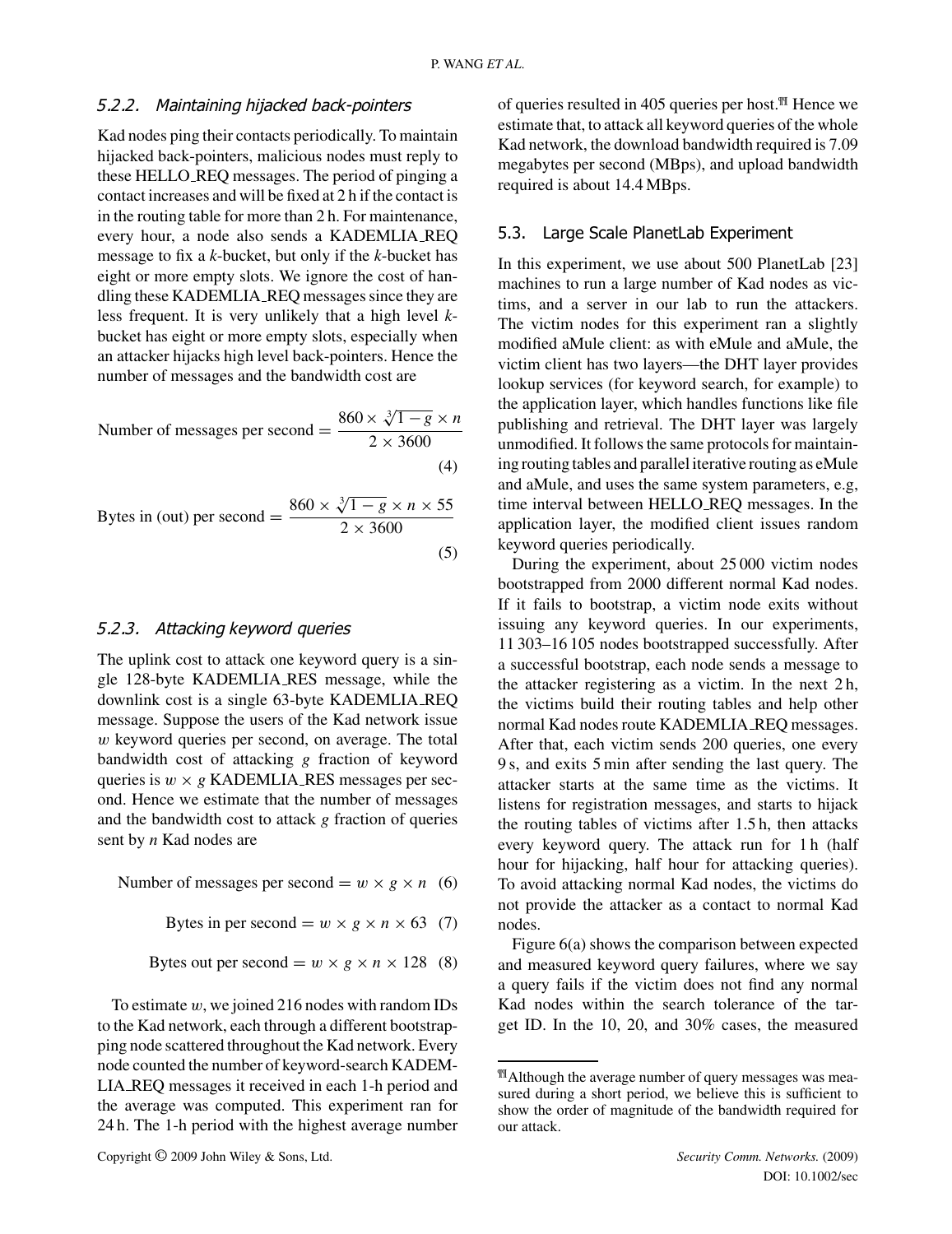

Fig. 6. Large scale attack simulation: 11 303–16 105 victims and 50 attackers. In (b) and (c) the numbers of messages and bandwidth costs are normalized based on the number of victims in each experiment: (a) query fail rate, (b) number of messages and (c) bandwidth.

frequency is higher than the expected number. However, the difference between the measured numbers and expected numbers decreases as the percentage of hijacked contacts increases. In the 40% case, the measured frequency is slightly lower than the expected figure.

Figure 6(b) and (c) show the attacker's message and bandwidth costs. The attack cost was slightly less than expected. To find the reason, the messages collected are categorized into three categories: (i) hijacking, (ii) maintenance, and (iii) routing attack, as shown in Figure 7. The number of messages used for hijacking (i) is close to the expectation. The difference is mainly due to messages lost at the victim side: one lost KADEMLIA RES results in several fewer HELLO REQ messages. The attackers received many fewer maintenance messages (ii) than the expectation. This is due to the short period of the attacks: most victims finished before maintaining their hijacked contacts. In a longer term attack, the number of messages for maintaining hijacked back-pointers should be close to the expectation. The attackers receive more routing messages (keyword queries) (iii) than expected. We analyzed the logs of the attackers and found that a large number of keyword queries are received more than once. A victim sends multiple copies of a keyword query to an attacker if several hijacked contacts are used in the query. The fact that some keyword queries are received multiple times and others are not received suggests that the hijacking algorithm can be improved. One way to improve is to first analyze the polled routing table, then selectively hijack contacts according to the distance between the contacts. The number of routing messages sent is close to the expectation because repeated queries received in a short period are dropped.

#### 5.4. Large Scale Simulation

We performed large-scale simulations on DVN of a variant of our attack with 50 000 nodes. Instead of attacking the keyword search lookup process, we attacked the routing process. Each of our nodes performed a node lookup for a random Kad ID



Fig. 7. Number of messages in detail: ES, MS, ER, and MR stand for expected sent, measured sent, expected received, and measured received, respectively. The numbers of messages are normalized based on the number of victims in each experiment: (a)  $10\%$ ; (b)  $20\%$ ; (c)  $30\%$ ; (d)  $40\%$ .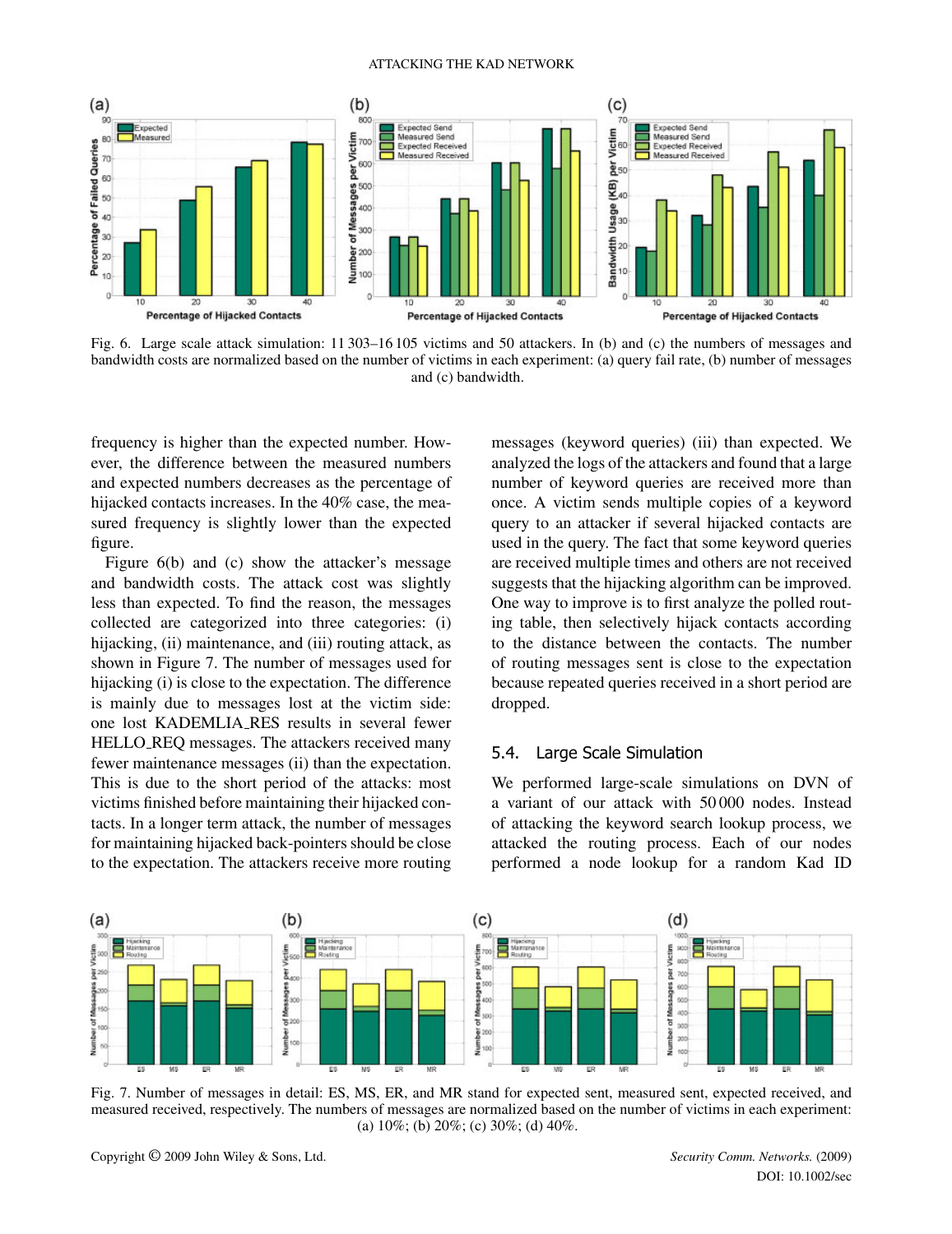every 10 min. We then performed an attack similar to the keyword search attack, but focusing instead on the control plane. If our attacker node receives a KADEMLIA REQ, it replies back with 10 Kad IDs that are very close to the target ID (target+1,target+2,. . . ,target+10). These 10 results all have the attacker's IP address.

We did not perform this attack on the real Kad network since we did not want to hijack real Kad nodes. Moreover, an experiment on PlanetLab would be limited to a network size of 16 000 nodes. We were able to scale to a much bigger network using DVN. We were also able to show the full capability of our attack, which focuses on the control plane, rather than the keyword search attack which is on the data plane. Attacking the control plane (routing requests) is more potent since the keyword search (data plane) is dependent on successful routing. An attacker with modest resources can bring down the whole Kad network using this routing attack. Finally, we were able to simulate churn. The churn model is based on Reference [5]. We believe that this churn model is accurate since the measurements were performed on the real Kad network.

In our simulation, we join 50 000 nodes and 50 attacker nodes. After 15 simulated hours, the attacker nodes start to attack the whole network by polling every node's routing table and hijacking 15% of it. We evaluated the percentage of routing requests that failed. We also evaluated the percentage of each node's routing table which has been hijacked. Figure 8 shows the result. As expected, the failure rate increases when the attack starts. With 15% of the routing table hijacked, we expect the probability of choosing a non-hijacked contact from our routing table for the first hop to be  $0.85<sup>3</sup>$ . With an average of three hops for each node ID lookup, the probability of contacting at least one attacker node is  $(1 - (0.85)^3) = 77\%$ . However, each victim node has a 15% chance of returning at least one attacker node. This increases the overall probability of a victim node contacting an attacker node to more than 90%. This is reflected in our result. Over time, contacts from hijacked search results will begin to populate the victims' routing tables. This has the net effect of increasing the overall hijacked percentage. Our attacker nodes stay online indefinitely, thus responding to all requests. The initial hijacking spreads to other nodes because the hijacked victim nodes will occasionally reply to KADEMLIA REQ with the attacker's IP address.

With only  $0.1\%$  of the network being malicious, and hijacking only 15% of every node's routing table, almost every routing request is hijacked. This effectively brings the whole Kad network down as without successful routing, a P2P network is not able to function. We want to stress that the crawling, polling, and hijacking can be performed in parallel and over time, that is, every node's routing table does not have to be hijacked at the same time. This reduces the load on the attacker nodes. Moreover, the spread of the initial hijacking spreads over time. Thus, an even smaller percentage of initial hijacking can be performed and as long as the malicious nodes stay online, other nodes will get 'hijacked' as well. We only show simulation results with 15% of initial routing table hijacking, but the same result was obtained with varying hijacking percentages. We were able to only perform simulations with 50 000 nodes due to the simulation running six times slower than real time.



Fig. 8. (a) Control-plane attack with 50 000 nodes and initial routing table hijacking of 15% and (b) reflection attack with 50 000 nodes indicating % routing table hijacked.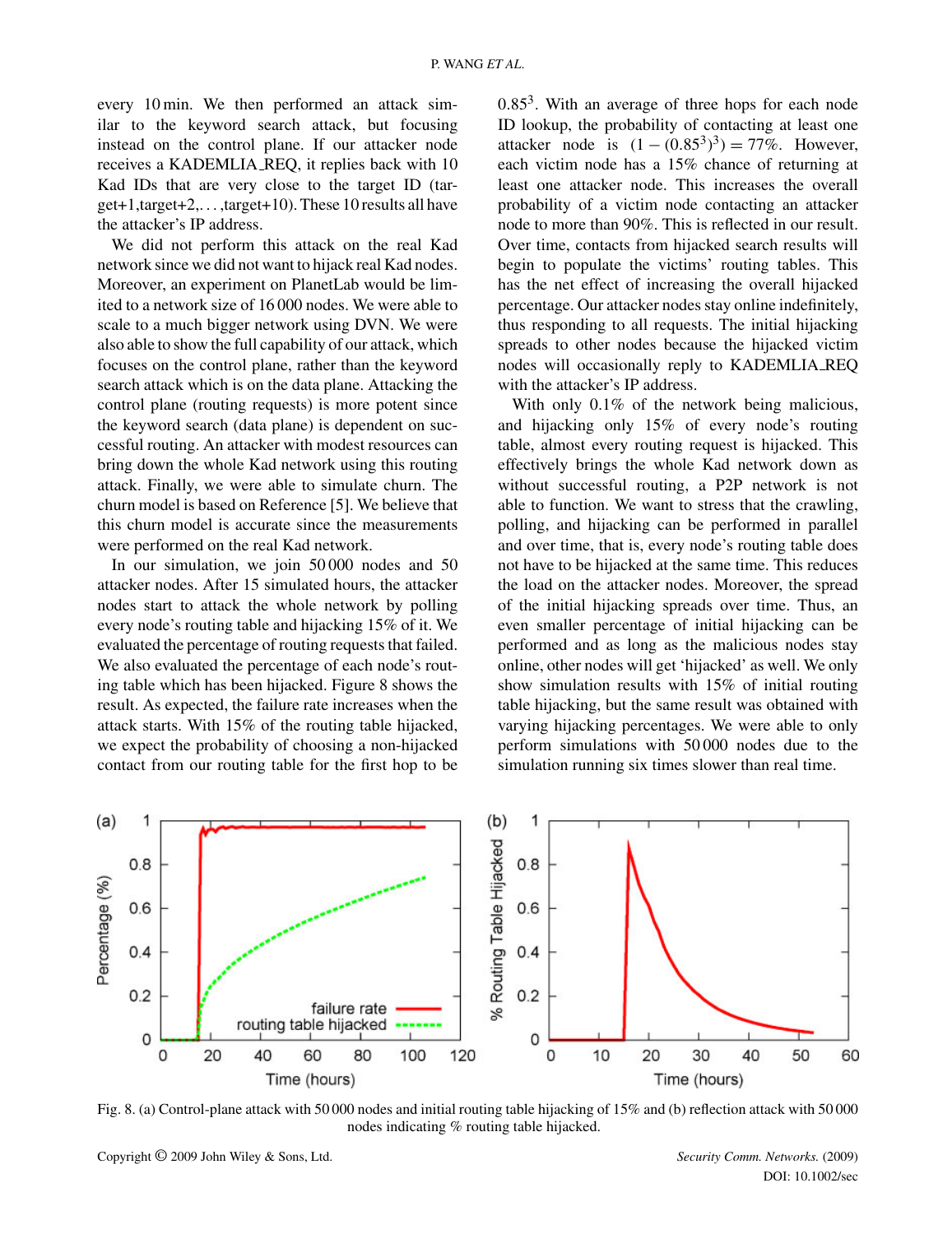

Fig. 9. (a) Average hijacked and total contacts over time and (b) % successful queries, over 20-min windows.

# **6. Reflection Attack**

The major disadvantage of the proposed attack is that it has an ongoing cost of around 100 Mbps. However, a slight twist on this attack involves hijacking a node's *entire* routing table so that the entries in the routing table point to the victim itself rather than to the attacker—we call this the reflection attack.\*\*\* This greatly reduces the ongoing cost of the attack, while leaving the victim unable to contact any other Kad nodes. Since a node does not perform any check on an IP address and port to determine whether it is its own, a hijacked node will continue to send messages to itself and reply to itself, so that most of the routing table remains hijacked indefinitely.

Although the attack will render the network nearly inoperable at the time it is perpetrated, we expect that the Kad network will slowly recover over time, for a number of reasons. First, there will be some nodes offline at the time of the attack, who are in the routing tables of online nodes. When these nodes rejoin the network and send HELLO REQ messages to their contacts, their routing table entries will be restored. Second, there will be a few contacts in a node's routing table that cannot be hijacked: each node classifies contacts into one of five types, 0-4. Nodes with type 0-2 (which we will call in aggregate 'Type 2') have successfully responded to multiple KADEMLIA REQ or HELLO REQ messages; those with type 3 are 'new contacts' that have not yet replied to a request; and nodes with type 4 have failed to reply to a recent request. When responding to the requests of others, a Kad node will only send a 'Type 2' contact. Thus we can only hijack the 'Type 2' contacts; but a few type 3 or 4 contacts may later reply to the node and be promoted. Thus it may be necessary to repeat the process periodically to limit the network's recovery.

#### 6.1. Reflection Experiment

We deployed and tested a small scale evaluation of this type of attack and found it to be highly successful. The experiment was set up with 48 victim nodes deployed across three machines, each victim node bootstrapping from a different node in the real Kad network. Once bootstrapping is complete and after waiting for 5 min, each victim will send a HELLO REQ to the attacker node. After waiting 2 h (to allow the victim nodes to stabilize their routing tables) the attacker starts the hijacking attack. It will poll the routing table of each victim and hijack all received contacts. To track the rate of recovery, the victim nodes print their routing tables every 10 min. Since the victim nodes are connected to the real Kad network we did not hijack backpointers to the victims. It should be the case that our experiment overestimates the rate of recovery.

Figure 9(a) shows the average number of contacts in the routing table for the 48 victim nodes. The number of contacts are further divided by type and whether they were hijacked. At the beginning of the experiment, the number of type 3 contacts is high since all these contacts have just been discovered. As time progresses, the number of type 3 contacts decreases, and the number of type 2 contacts increases. After 2 h,

<sup>\*\*\*</sup>It can be argued that a simple check can be performed by every node so that their entries are not themselves, but this is a proof of concept and UDP spoofing can easily be performed by the attacker to have two nodes *A* and *B*'s routing table entries point to each other.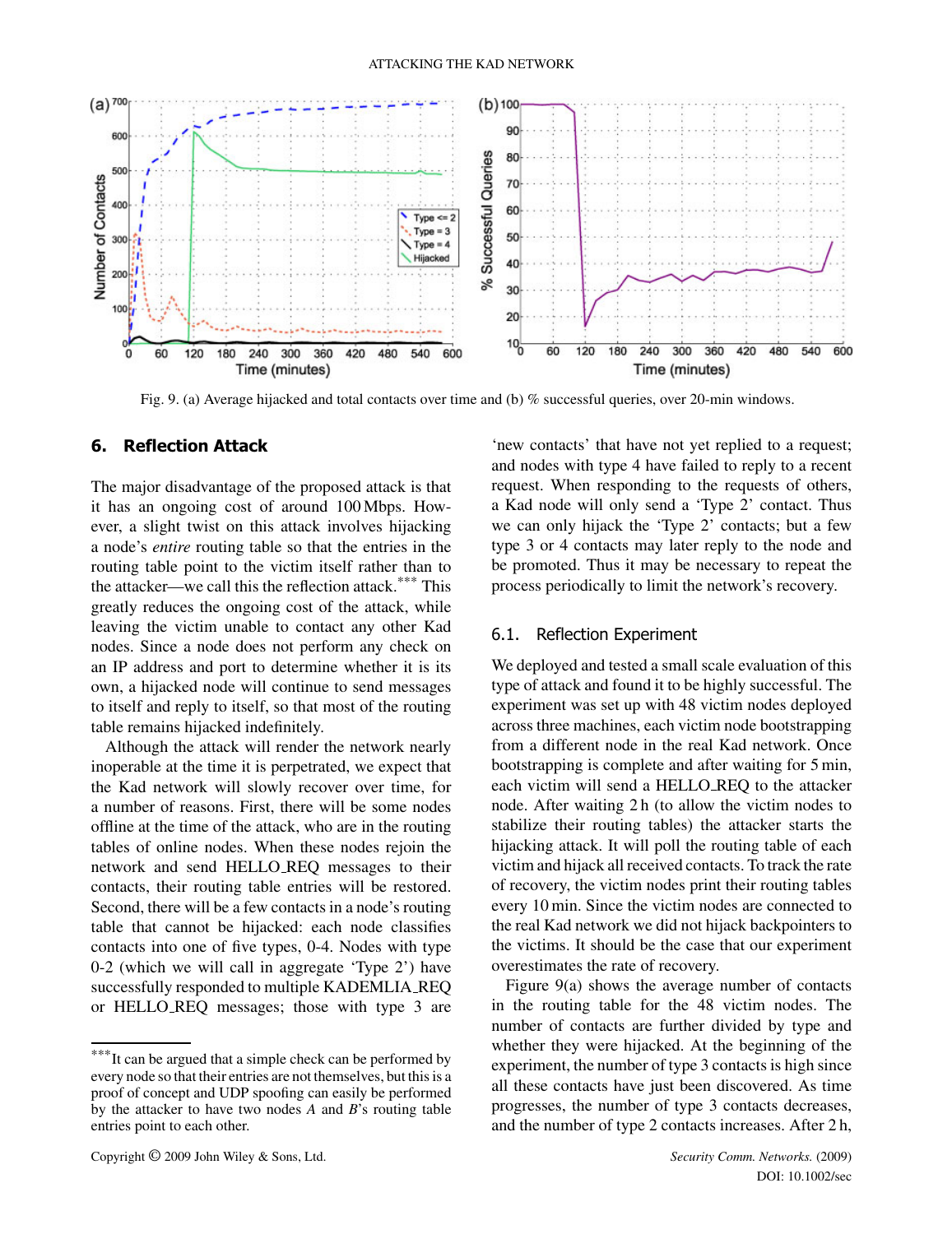the attacker starts the hijacking attack. The number of hijacked contacts increases rapidly and then decreases as the victims recover slowly. The number of type 2 contacts includes the number of hijacked contacts. We can see that even after 8h, roughly 70% of the victim's contacts still point back to itself. These results suggest that at the full network scale, a second round of hijacking may be sufficient to fully disconnect Kad.

We also measured how the query success rate of the victims changed over the course of the attack. Starting 6 min after bootstrapping, each victim sent a query to a randomly chosen key once every 3 min, and recorded whether it successfully located a replica root for the key. Figure 9(b) shows the results of this experiment. We can see that the fraction of successful queries is essentially equal to the fraction of non-hijacked 'Type 2' contacts. In the full attack, the contacts of these nodes would also be useless, so this experiment understates the impact of the attack.

Finally, we recorded the cost, in bytes sent and received, of the attack. The total number of bytes per victim sent by the attacker was 52 718, and the total number of bytes per victim received by the attacker was 74 992. Thus an attacker with 166 Mbps of downlink capacity and 117 Mbps uplink capacity could complete the reflection attack on the entire Kad network in 1 h, with very little subsequent bandwidth usage.

#### 6.2. Reflection Simulation

Using DVN, we ran a simulation of our reflection attack with 50 000 nodes. At time 15 h all nodes which are online (about 50% of the network—the rest of the network has churned out) have their routing tables completely hijacked, such that all entries contain their own IP address. As the non-attacked nodes churn back in, they will fix these entries since the attacker nodes leave the network after the initial hijacking. The routing table rate of recovery for those attacked nodes is shown in Figure 8(b).

The rate of recovery is faster than our experiments because at the time the attack took place, only 25 000 nodes (out of 50 000 nodes) were online and were attacked. The rest of the network was not attacked. When those nodes come back online, they will start sending a HELLO\_REQ to the nodes in its routing table, so that it can determine the liveness of the entries in its routing table. Thus, the routing table entries will get fixed. In our experiments from Section 6.1, the real Kad nodes are most likely still alive and will not send a HELLO REQ to the victim nodes, thus the routing table takes longer to fix. On average, each node will send a HELLO REQ to an entry in its routing table every 4 h. Since 50% of the routing tables in the Kad network are symmetric (Section 4.4.3, churn helps the network to recover. This is why the rate of recovery in our simulation is faster than for our experiments. Moreover, the routing tables of those nodes that were originally attacked but churned out, are still hijacked and will take much longer to be repaired, since those nodes are no longer in other peers' routing tables.

# **7. Comparison to Other Attacks**

In this section, we discuss and evaluate several alternative attacks on Kad that rely on similar weaknesses, and present techniques to mitigate these attacks.

# 7.1. Sybil Attack

Because P2P file sharing systems lack any form of admission control, they are always vulnerable to some form of Sybil attack. A Sybil attack on a P2P routing protocol is used to collect back-pointers, which are used to attract query messages. Therefore, the effectiveness of a Sybil attack can be computed from the set of backpointers collected by the Sybil nodes. In a measurement study, we joined 28 Sybil nodes to the Kad network. These Sybil nodes were modified to record information about their back-pointers, while maintaining their routing tables and responding to KADEMLIA REQ messages normally. We identified back-pointers to a Sybil node *S* as follows. Normal nodes find out if their contacts are alive or not by sending HELLO REQ or KADEMLIA REQ messages before their expiration time. Since the longest expiration time of a contact is 2 h, *S* keeps a list of the nodes that have sent it a KADEMLIA REQ or HELLO REQ message in the past 2 h. At the same time, periodically, *S* sends a KADEMLIA REQ message to every node *B* on this list with its nodeID (*S*) as the target key. If B's KADEM-LIA RES includes *S*, then it knows that it is on *B*'s routing table.

In Figure  $10(a)$ , we see that, on average, a Sybil node collects about 500 back-pointers after 24 h, and about 1400 back-pointers after 1 week (168 h). The fraction of queries a Sybil node receives from a backpointer depend on the common prefix length (CPL) between the Sybil node's ID and the back-pointer's ID, because the CPL determines the Sybil node's contact level on the back-pointer's routing table.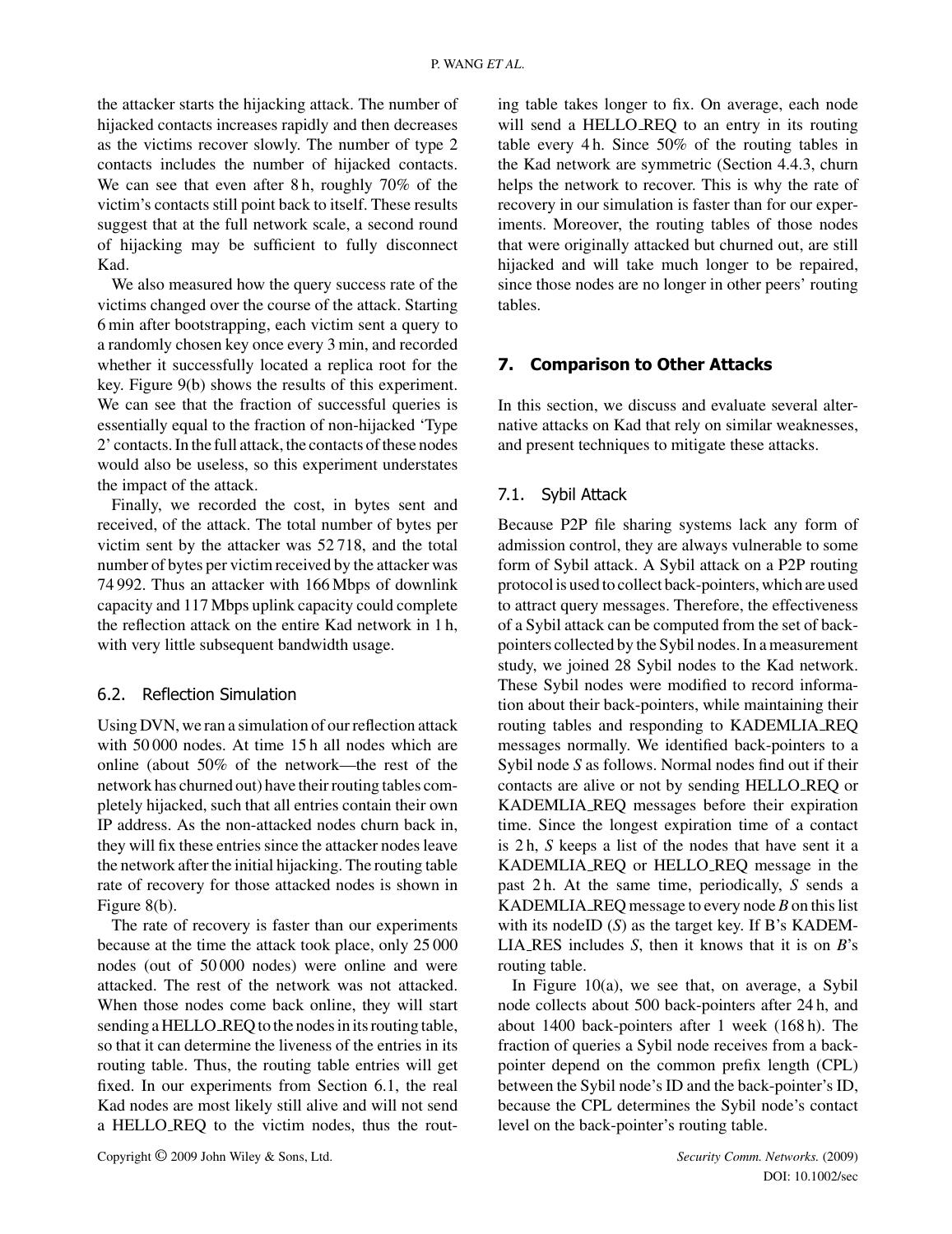

Fig. 10. Sybil attack measurement: 28 Sybil nodes run for 1 week. (a) Total: it shows the total number of back-pointers. One line represents one node. (b) Average, clustered by CPL: it shows the average number of back-pointers clustered by the common prefix length (CPL) between the Sybil node's ID and the back-pointer's ID. (c) Effectiveness: it shows the average of Sybil nodes' effectiveness computed with formula (9).

Figure 10(b) shows that, the number of back-pointers with CPL  $\geq$  15 quickly becomes stable at approximately 50. After 40 h, the number of back-pointers with CPL  $\in$  [10, 14] is stable at approximately 200. Assuming node IDs are uniformly random, on average, there are approximately 1000  $(\frac{1}{2^{10}} \times 1000000)$ nodes with CPL  $\geq 10$ . The Sybil nodes are on  $\frac{1}{4}$ of these 1000 nodes' routing tables. The number of back-pointers with shorter CPL keeps increasing since there are more potential candidates. The early hours of Figure 10(b) also show that, initially, the number of back-pointers with CPL  $\leq$  4 increases slower than others. This is because nodes' high level *k*-buckets are usually full, so it takes more time for Sybil nodes to become high level contacts.

We consider a Sybil node to be *completely* part of the Kad network if it attracts as many queries as a stable, honest node.††† Thus, both Sybil and normal nodes should have the same number of *i*th level back-pointers, where  $i \in [0, \log(N))$  (Note that higher level contacts are used more frequently than lower-level ones). Since on average, the number of contacts and the number of back-pointers of a node are the same, we say a Sybil node has successfully joined the Kad network if it has approximately  $11 \times 10$  4th level back-pointers and  $5 \times 10$  *i*th level back-pointers where  $i \in [5, \log(N))$ . Following this argument, we compute the *effectiveness* of a Sybil node (how many stable nodes it is equivalent to) as follows, assuming it has *m* back-pointers with CPL<sub>i</sub>,  $i \in [1, m]$ :

$$
\text{effectiveness} = \sum_{i=1}^{m} \alpha_i,\tag{9}
$$
\n
$$
\text{where } \alpha_i = \begin{cases} \frac{1}{160} & \text{if } \text{CPL}_i = 0\\ \frac{1}{160} \times 0.8 \times \frac{1}{2^{\text{CPL}_i - 1}} & \text{else} \end{cases}
$$

Figure 10(b) shows that the effectiveness of a Sybil node reaches 1 after approximately 24 h. Then, the effectiveness increases linearly and reaches 3.5 after 162 h (almost a week). A linear regression with intercept 0 gives the slope of this line as 0.02 effective nodes per Sybil node-hour, with *p*-value 0.014 and mean squared error 0.12. Thus we estimate that, to control 40% of the backpointers in Kad, a naïve Sybil attack will require roughly  $400\,000/0.02 = 20$  million Sybil node-hours. Clearly backpointer hijacking dramatically reduces the wall-clock time and bandwidth expenditure necessary to attack Kad.

#### 7.2. Index Poisoning Attack

In the index poisoning attack [18], an adversary inserts massive numbers of bogus bindings between targeted keywords and nonexistent files. The goal is that when a user searches for a file, she will find as many or more bogus bindings as bindings to actual files. For instance, if there is a bogus finding for every legitimate binding, then 50% of her search results are useless; if there are three bogus bindings for every legitimate binding, then 75% of her search results are useless.

<sup>†††</sup>New nodes that just joined the network are not included.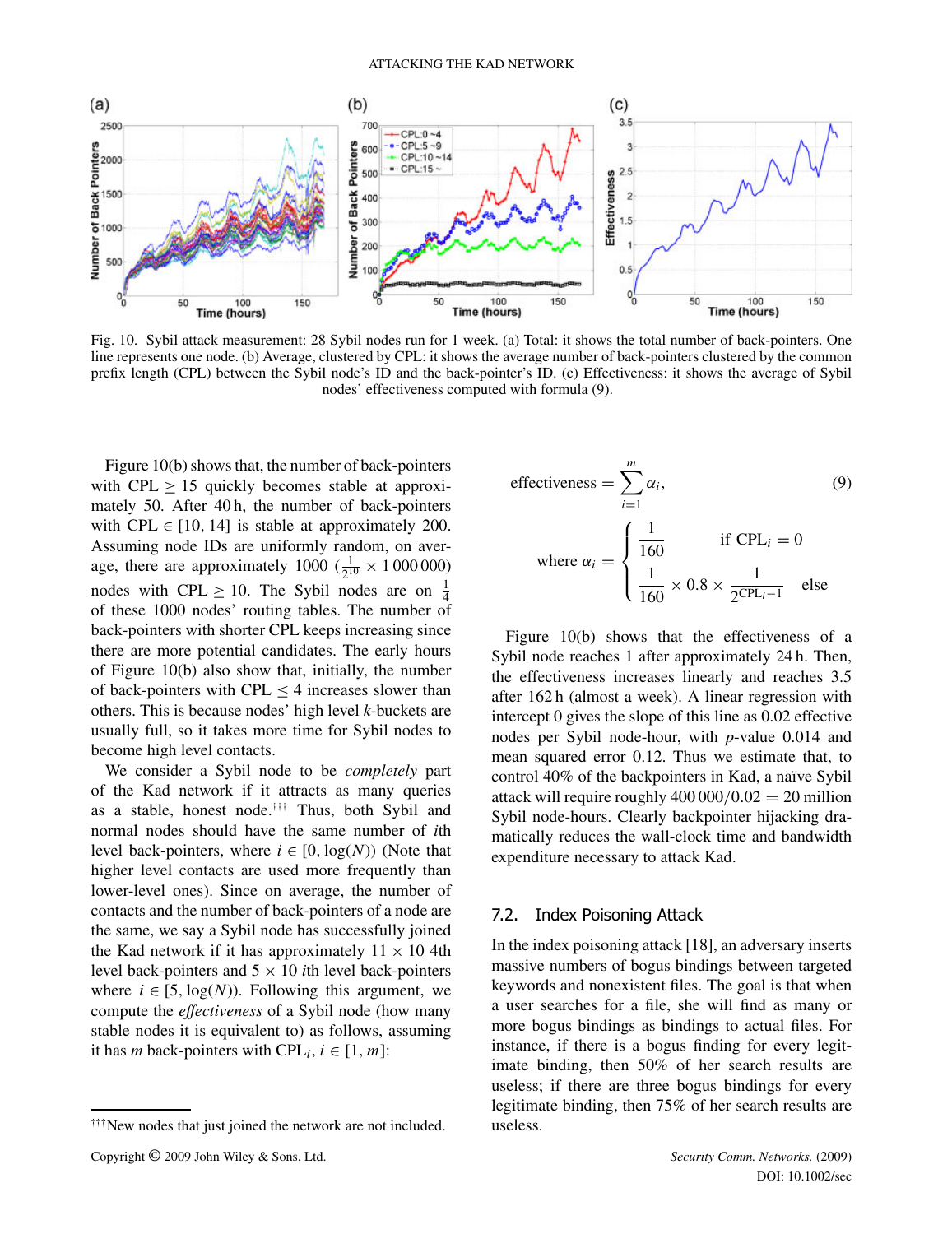This attack can also be applied to deny access to the keyword search service provided by Kad, by targeting all existing (keyword, file) pairs. As with our attack, this attack would involve two phases: a preparation phase in which the attacker infiltrates the network to learn all possible (keyword, file) pairs and an execution phase to insert three bogus (keyword, file') pairs for every pair in the network. Thus the bandwidth complexity of the attack depends on the number of bindings currently in the network and the rate at which bindings must be refreshed.

To estimate the number of (keyword, file) bindings in the Kad network, we joined 256 nodes with uniformly distributed IDs to the live Kad network, and recorded all 'publish' messages received by each node for one 24-h period. Each publish messages is a binding between a (hashed) keyword, a (hashed) file, and some meta-information such as the file name and size. To be conservative, we ignored the meta-information and counted only the number of unique (keyword, file) hash pairs seen by each node. The total number of such unique pairs seen by our 256 node sample was 2 000 000. Since the average size of publish message seen by our sample was 163 bytes, we estimate that publishing enough strings to cause 50% of all Kad bindings to be bogus would require 14.74 MBps; to get to 75% the required bandwidth is 44.22 MBps. Due to the fact that bindings are removed after 24 h, this cost is incurred continuously throughout the attack.

Note that this attack has a cost roughly three times the cost of our attack, and is also much weaker: on average, a determined user can simply try four of the bindings returned by a poisoned keyword search and one will be a legitimate entry. Furthermore, index poisoning does not interfere at all with the underlying routing mechanism, so DHT lookups related to joins, leaves, and routing table maintenance proceed without disruption. Attacks based on our method affect all DHT lookups equally.

# **8. Mitigation**

Our attacks rely on two weaknesses in Kad: weak identity authentication coupled with persistent IDs allow pointer hijacking, so that we can intercept many queries; while overaggressive routing (always contacting the three closest contacts) allows us to hijack a query once it has been intercepted. We will discuss measures to mitigate each of these weaknesses, as well as the extent to which they are incrementally deployable.

### 8.1. Identity Authentication

Recall that the proposed attack is successful because the malicious node *M* can hijack an arbitrary entry in *A*'s routing table (say, pointing to *B*) by sending a HELLO REQ to *A* with the fields  $\langle ID_B, IP_M, port_M \rangle$ . The attack can be mitigated through a number of means. The simplest is to simply disregard these messages when they would change the IP address and/or the port of a pointer: if a node goes offline and comes back with a different IP address and/or port, it will be dropped from any routing tables it is on, but can retain its own routing table.

Another lightweight mitigation technique is to 'trust but verify': When *A* receives a HELLO\_REQ to update *B*'s IP and port, it sends a HELLO\_REQ message to  $\langle IP_B, port_B \rangle$  to see if *B* is still running with the previous IP and port. If *B* (or some node) replies to the HELLO REQ , then *A* will not update its routing table. This solution allows nodes to retain their routing tables across invocations, and to stay on the routing tables of others after changing IP addresses. On the other hand, it does not completely eliminate hijacking: since Kad nodes have high churn rates, it is likely that many entries on *A*'s routing table will be offline, and *M* can effectively hijack these entries. However, the cost of the attack now increases as *M* will expend time and bandwidth looking for offline contacts. Both this technique and the previous one are fully incrementally deployable in that a client using these algorithms can fully interoperate with current Kad nodes, and will be protected against having its own routing table hijacked. However, these techniques do not protect against hijacked intermediate contacts that might be returned by older clients during a query, or against Sybil attacks that claim an ID close to an expired routing table entry.

Limited protection from Sybil attacks can be obtained using a semi-certified identity, for example Node *B* could use hash(IP<sub>B</sub>) as its node ID.<sup>‡‡‡</sup> Here every ID is tied with the corresponding IP address; clients should refuse to use contacts that do not have the proper relationship between ID and IP address. This approach prevents routing table hijacking, and limits the set of IDs an attacker can choose in a targeted attack. However, it is not incrementally deployable, and does

<sup>‡‡‡</sup>Several alternatives are possible: the 64 MSBs can be derived from  $hash(\mathbb{IP}_B)$  and the 64 LSBs from hash(IP<sub>B</sub>||port<sub>B</sub>) to support NAT; if subnet-level attackers are<br>a concern the 64 MSBs can be derived from bash(IP<sub>s</sub> /24) a concern the 64 MSBs can be derived from hash( $IP_B/24$ ); etc.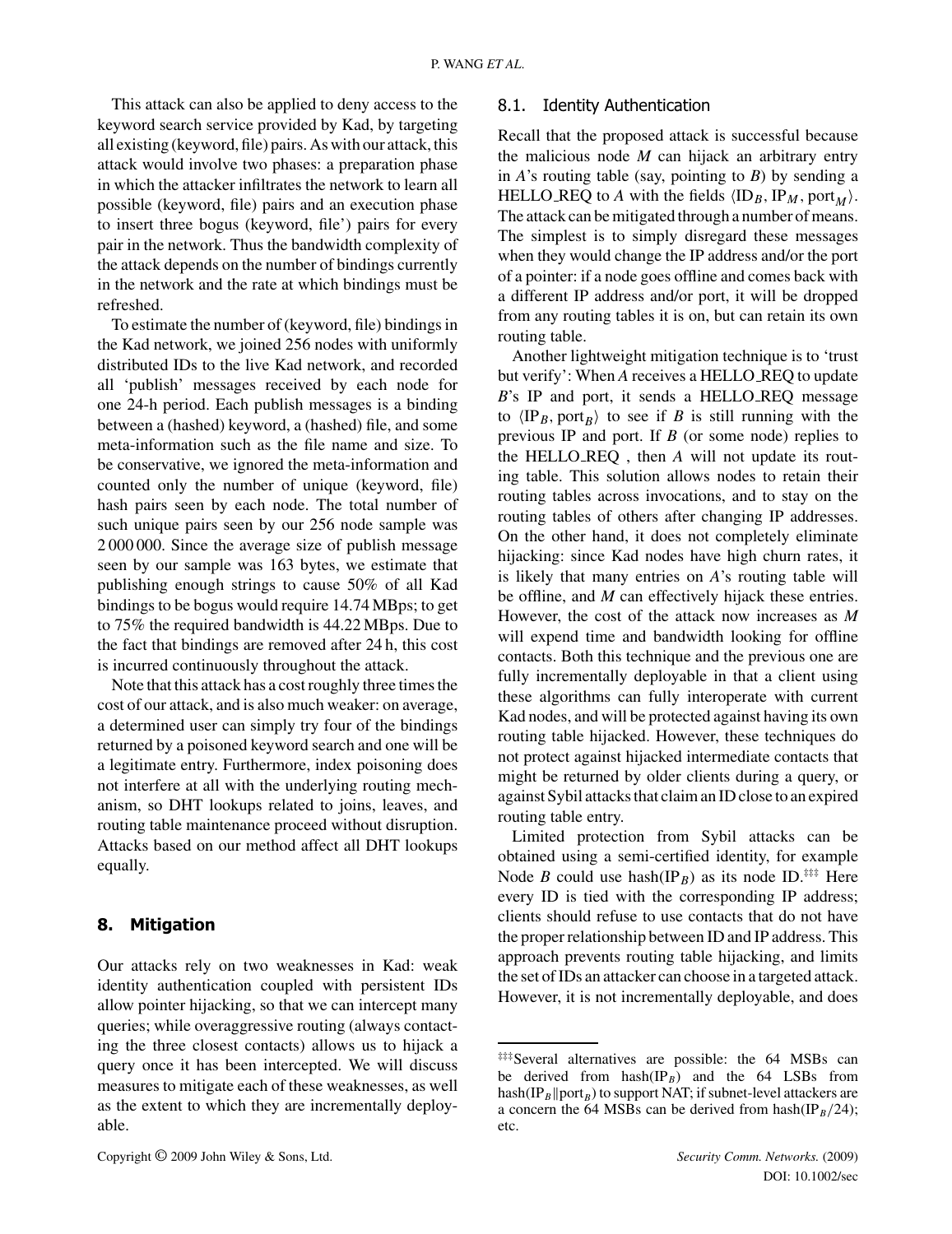| Method                      | Secure | Persistent ID  | Incremental deployable |
|-----------------------------|--------|----------------|------------------------|
| Drop Hello with new IP/Port | Yes    | No             | Yes                    |
| Verify liveness of old IP   | No     | Yes            | Yes                    |
| $ID = hash/IP$              | Yes    | N <sub>0</sub> | No                     |
| ID=hash(Public Key)         | Yes    | Yes            | No                     |

Table I. Comparison of identity authentication methods.

not support mobility: if a node changes IP addresses, it will need to rebuild its routing table and will be dropped from the routing table of others.

Another alternative is that node *B* uses hash( $PK_B$ ) as its ID, where  $PK_B$  is a public key. *B* can then either sign its HELLO REQ when it changes its IP and/or port, or extra rounds (with new opcodes) can be added to allow newer clients to authenticate node IDs, while older clients continue to ignore the existence of this binding. In eMule, every node already generates its own public/private key pair, used for an incentive mechanism similar to that of BitTorrent. This solution allows all clients to retain their existing routing tables. Newer clients will have only authenticated contacts on their routing tables, while older clients will have both types of contacts. If intermediate contacts are also authenticated, this solution protects new clients from hijacked intermediate contacts, but requires a critical mass of peers running authenticated clients. It does not prevent chosen-ID attacks, although such attacks will carry higher computational costs due to the need to generate public keys that hash to a chosen ID prefix.

Table I summarizes the methods discussed above. Since a mitigation method must be secure and incrementally deployable, 'Drop HELLO REQ with new IP' becomes the winner. In addition, this method does not change the behavior of the Kad network. To support this argument, we conducted an experiment recording the frequency of HELLO REQ messages with a new IP address and/or port. We joined 214 nodes to the Kad network and recorded every HELLO REQ with new IP and/or port. After 4.5 days, on average, each node had 5284 different contacts, of which only 171 contacts (3.23%) were updated with a new IP and/or port.

#### 8.2. Routing Corruption

Without some defense against Sybil attacks, routing attacks are still possible even with the above mitigation mechanisms. Recall that routing attacks work in Kad because although every node performs three parallel lookups, those lookups are not independent. If node *A* wants to perform a search, it will send out three KADEMLIA REQ to the closest nodes ((*B*, *C*, and malicious node *M*) to the target *T* (in the XOR metric) that *A* knows about. *M* can 'hijack' all three search threads by replying to *A* with at least three contacts that are close to *T*. This can be mitigated by keeping the strands of a search separate: at each stage of the search, *A* should send a KADEMLIA REQ to the closest contact it has not yet used in each strand. Note that it is possible that a thread of the lookup might 'dead-end'. In this case,*A*should restart the thread from the earliest unused contact in another thread. *A* should not terminate a search until it has received a reply to a SEARCH\_REQ or timed out in each thread.

This routing algorithm mitigates, but does not eliminate, the effects of routing attacks. Suppose that an attacker controls 40% of all of the backpointers in the current Kad network; then he should be able to prevent roughly 98% of all queries from succeeding, under the current routing algorithm—he has a 78% chance of stopping the query at each hop—but could prevent only 45% of queries made with the 'independent thread' routing algorithm. At 10% of backpointers, these figures become 59.5 and 1.7%, respectively. We thus conclude that this technique is easy to incrementally deploy (and will immediately improve attack resistance for any client that upgrades), and that it is critically important to implement mitigation techniques for both weaknesses.

### **9. Recent Changes in Kad**

New versions of both the aMule and eMule clients have been released—aMule 2.2.1 on 11 June 2008 and eMule 0.49a on 11 May 2008. Both clients use the same updated version of the Kad (which we call Kad2) algorithm.§§§ The main changes which affect our attacks are described here.

<sup>§§§</sup>Both clients still support the old Kad protocol for backward compatibility.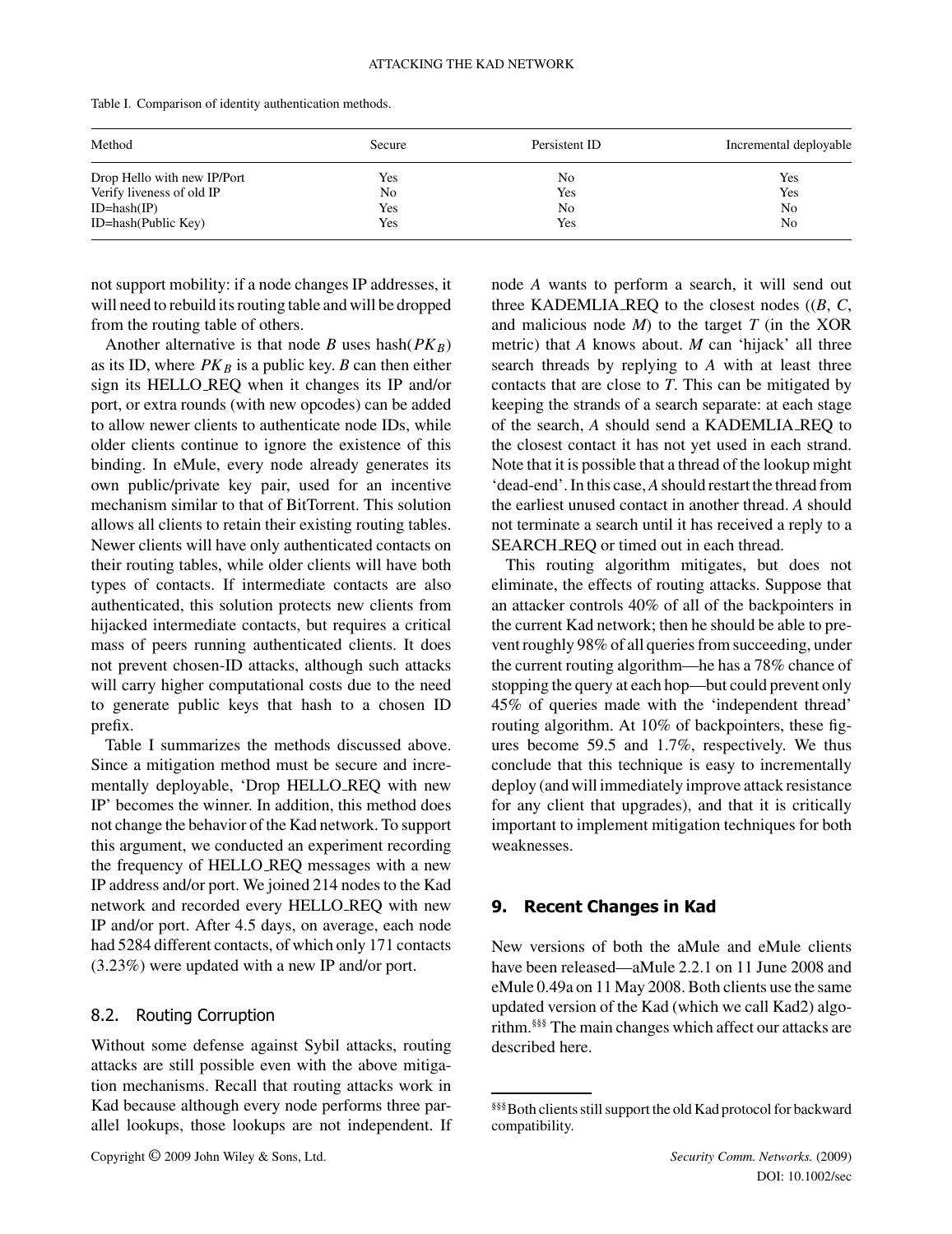Kad2 implements a flooding protection mechanism that limits the number of messages processed from each IP address, for example, a node can receive at most one KADEMLIA REQ per IP address every 6 s. While this mechanism increases the time required to poll a single routing table, it does not increase the time required to poll the entire network, since an attacker can contact many nodes in parallel while not exceeding the rate of one request per 6 s at any individual node. Also, each Kad node limits entries in its routing table by IP address and /24 subnet. Clearly, this change prevents the reflection attack presented in Section 6. However, if backpointer hijacking is still possible, an attacker who can spoof UDP packets can still effectively partition the network into disjoint subsets of size 900 by pointing all of the routing table entries of each partition to the other members of the partition.

Finally, Kad2 includes code that may be used to prevent hijacking. The new code contains a boolean variable which indicates whether entries in the routing table can be updated (change in IP address). This variable can be set to false so that the entries are never updated and this will prevent a hijacking attack (this is our first proposed mitigation method in Section 8—'Drop Hello with new IP/Port'). Since this variable is currently set to true (to reduce the number of dead contacts and to enable long-lived nodes to continuously contribute to the network, although our measurements indicate that such behavior is uncommon), it does not prevent hijacking attacks; we have empirically confirmed this by running the Kad2 client and successfully hijacking a single backpointer. The clients also implement *Protocol Obfuscation* [24] by encrypting packets. A node sends different encryption keys to different contacts in plaintext when the contacts are inserted into its routing table, and it stores these keys in the routing table along with the contacts' protocol versions. In future protocol versions, these encryption keys *could* also be used to serve as authentication tokens to prevent hijacking attacks; note that an attacker cannot utilize clients' backward compatibility to bypass the authentication step because the contacts' protocol versions are recorded in the routing table. In this case, although it is still possible, the hijacking attack is much harder to launch since an attacker needs to intercept the communication between honest nodes.

In summary, the Kad clients implement several features which could be used in future versions to mitigate our attack. However, that version only slightly increases the cost of our attack. We still need only one IP address with the same network and storage resources to crawl the whole Kad network and collect the routing tables of all nodes. To hijack backpointers, our attack now requires one IP address per hijacked contact. For example, to hijack 30% of the top level buckets (3 out of 10 contacts in each bucket) in each routing table (see Footnote 9)—stopping more than 60% of queries—now requires  $3 \times 11$  (top-level buckets) = 33 IP addresses. Note that the same 33 IP addresses can be used for all of the hijacked backpointers since IP filtering is done locally for each node. However, the latest version of the eMule clients (version 0.49b and 0.49c) do implement a mitigation for our attacks, after some discussions with the developers of eMule.

#### **10. Related Work**

Since Kademlia [1] was introduced in 2001, several variations have been implemented, including the discontinued Overnet and eDonkey2000 projects, and also the separate eMule [25], aMule [26], and MLDonkey projects. Kademlia is in use by several popular BitTorrent clients as a distributed tracker [27,28]. Because Kad seems to be the largest deployed DHT, several studies have measured various properties of the network. Steiner *et al*. [4] crawl the Kad network and report that most clients only stay for a short period and only a small percentage stay for multiple weeks; while Stutzbach and Rejaie measured the lookup performance [3] and churn characteristics [5] of the deployed Kad network. None of these works address the security of Kad.

Sit and Morris [10] present a taxonomy of attacks on DHTs and applications built on them. They further provide design principles to prevent them. The Sybil attack has been studied by several groups [9,29]. Three Sybil-resistant schemes based on social links were recently proposed in References [30-32]. Castro *et al.* [11] design a framework for secure DHT routing which consists of secure ID generation, secure routing table maintenance, and secure message forwarding. Fiat and Saia [14] give a protocol for a 'content-addressable' network that is robust to node removal. Kubiatowicz [15] make Pastry and Tapestry robust using *wide paths*, where they add redundancy to the routing tables and use multiple nodes for each hop. Fiat *et al*. [17] define a *Byzantine join* attack model where an adversary can join Byzantine nodes to a DHT and put them at chosen places. Singh *et al*. [19] observe that a malicious node launching an eclipse attack has a higher in-degree than honest nodes. They propose a method of preventing this attack by enforcing in-degree bounds through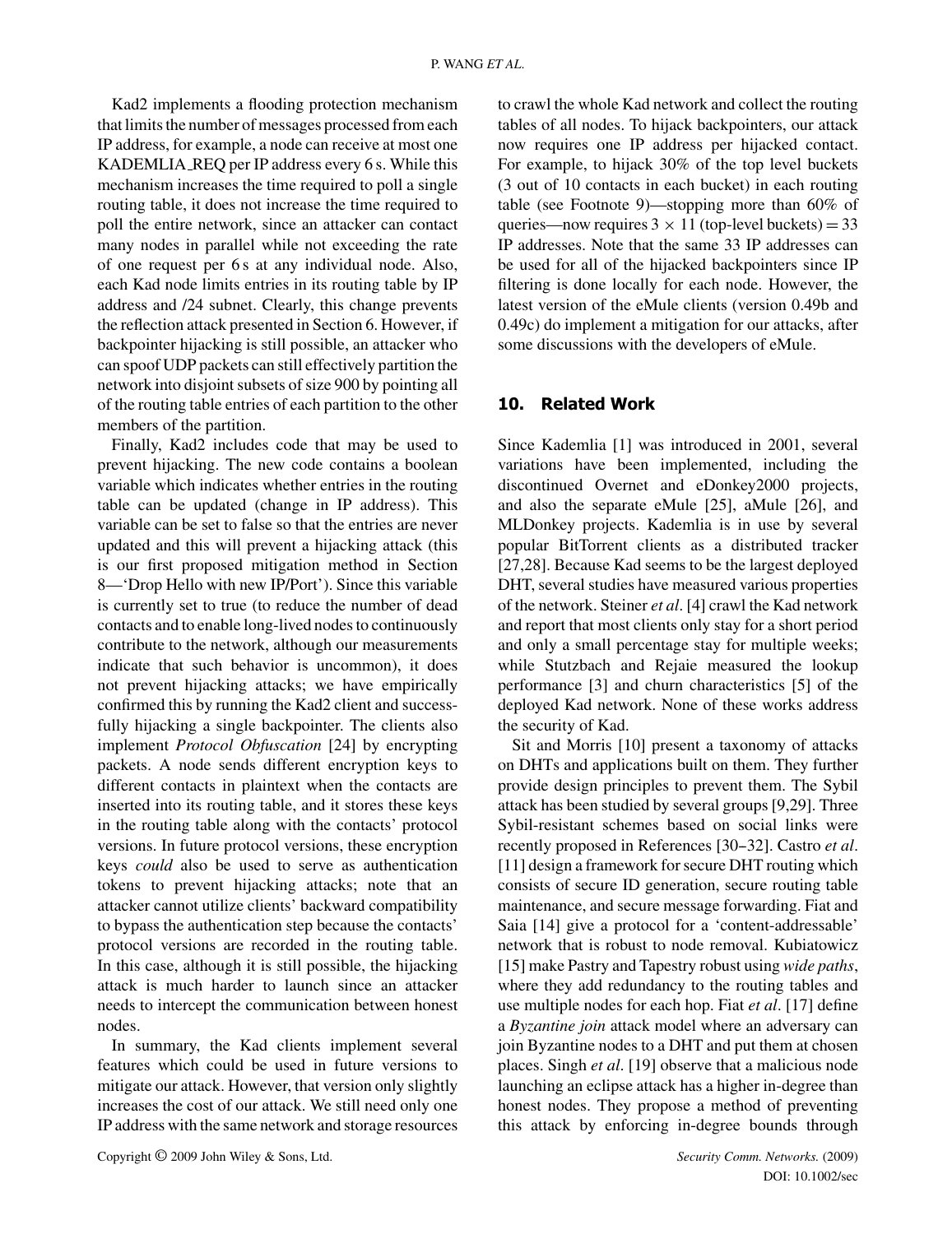periodic anonymous distributed auditing. Condie *et al*. [33] induce churn to mitigate eclipse attacks. Naoumov *et al*. [34] propose to exploit Overnet as a DDoS engine with index poisoning and the generic routing table poisoning. El Defrawy *et al*. [35] propose to misuse BitTorrent to launch DDoS attacks. While several of these works report on DHT routing attacks, none address Kad or Kademlia specifically, and none are tested on a widely-deployed DHT.

Parallel and distributed simulators based on discrete events have been developed previously [36-38] and Lin *et al*. [39] observe that the core of the aforementioned simulators is divided into two categories: conservative and optimistic. They report that in the conservative engines, the logical time is advanced in a coordinated fashion, which is the same technique used by DVN to guarantee the chronological order of events. DVN uses a master-worker relationship similar to WiDS [39] physical network with synchronization messages [40]. WiDS has shown valuable support for developing a distributed protocol implementation and move it to the real world. DVN was built to support the reverse path where code released in the real world was ported to a DVN module while minimizing the porting effort. In the WiDS toolkit [21], the authors introduce Slow Message Relaxation (SMR) as a tradeoff between performance and accuracy. Given DVN's performance on a single machine, there was no need for such a tradeoff and although tunable, the time granularity was fixed at the millisecond level.

We wanted to minimize the porting effort to the simulation platform to minimize the possibility of bug introduction and maximizing fidelity. In that respect, the porting effort and scalability issues in running the Kad node on NS-2 [41] would not have been practical. Using PDNS—Parallel/Distributed NS [42] for scalability would have been possible, but it was not clear that the performance would have been acceptable for very large simulations in distributed mode. NS-3 [43] pays close attention to realism where each node is a computer's outer shell and hosts a complete communication stack. In our experiments, we only needed the top layers of the stack to support the application layer where the overlay routing takes place. Therefore, we optimized DVN by trimming out the layers under the IP network layer. ModelNet [44] allows researchers to run unmodified software prototypes and supports a finer granularity of the network topology than the description supported by DVN's dsim language but doesn't scale to the sizes we needed. The SSFNet simulator [45] is an infrastructure built in Java that can support nodes written in Java and C++ compliant to their API bindings. The largest documented simulation containted up to 384 000 nodes [46]. However, the authors mention that their model used approximations of the worm infection patterns to generalize the simulation at a coarse level, while only simulating parts of the network in detail. In our simulation, we wanted to run a full protocol implementation for the entire network with hundreds of thousands of nodes for a higher fidelity.

MACE [47] is a compiler that outputs C++ source code from protocol specifications. The output generated could then be compiled into a DVN module once the event callbacks and datagram network interface are put in place. Haeberlen *et al*. [48] suggests that current simulation and experiments are considering single points in the entire possibility space. Naicken *et al*. [49] analyze six simulators [50-58] along the some of the criteria mentioned in the introduction. DVN differs from by stripping the communication stack as much as possible to reduce the overhead and focus on the DHT overlay at the application laye for high fidelity, while presenting a realistic network layer.

#### **11. Conclusion**

We have demonstrated that it is possible for a small number of attackers, using approximately 100 Mbps of bandwidth, to deny service to a large portion of the Kad network. By contrast, direct DDoS to the same number of hosts would require roughly 1 Tbps of bandwidth, assuming an average downstream capacity of 1 Mbps per Kad node. Moreover, we showed that our attacks are more efficient than currently known attacks (Sybil and Index Poisoning). These attacks highlight critical design weaknesses in Kad, which can be partially mitigated. Even with the security updates to Kad, we have shown that our attack still works using nearly the same resources. However, an easy change to the code prevents hijacking attacks in the latest version. We have also introduced a novel large scale efficient and high fidelity simulator, DVN, which allowed us to simulate 200 000 nodes and other attacks which would have been harder to measure using the real network (without impacting the whole network), such as the control-plane routing attack.

#### **Acknowledgements**

We are grateful to Hendrik Breitkreuz for helpful discussions about the latest versions of the Kad client.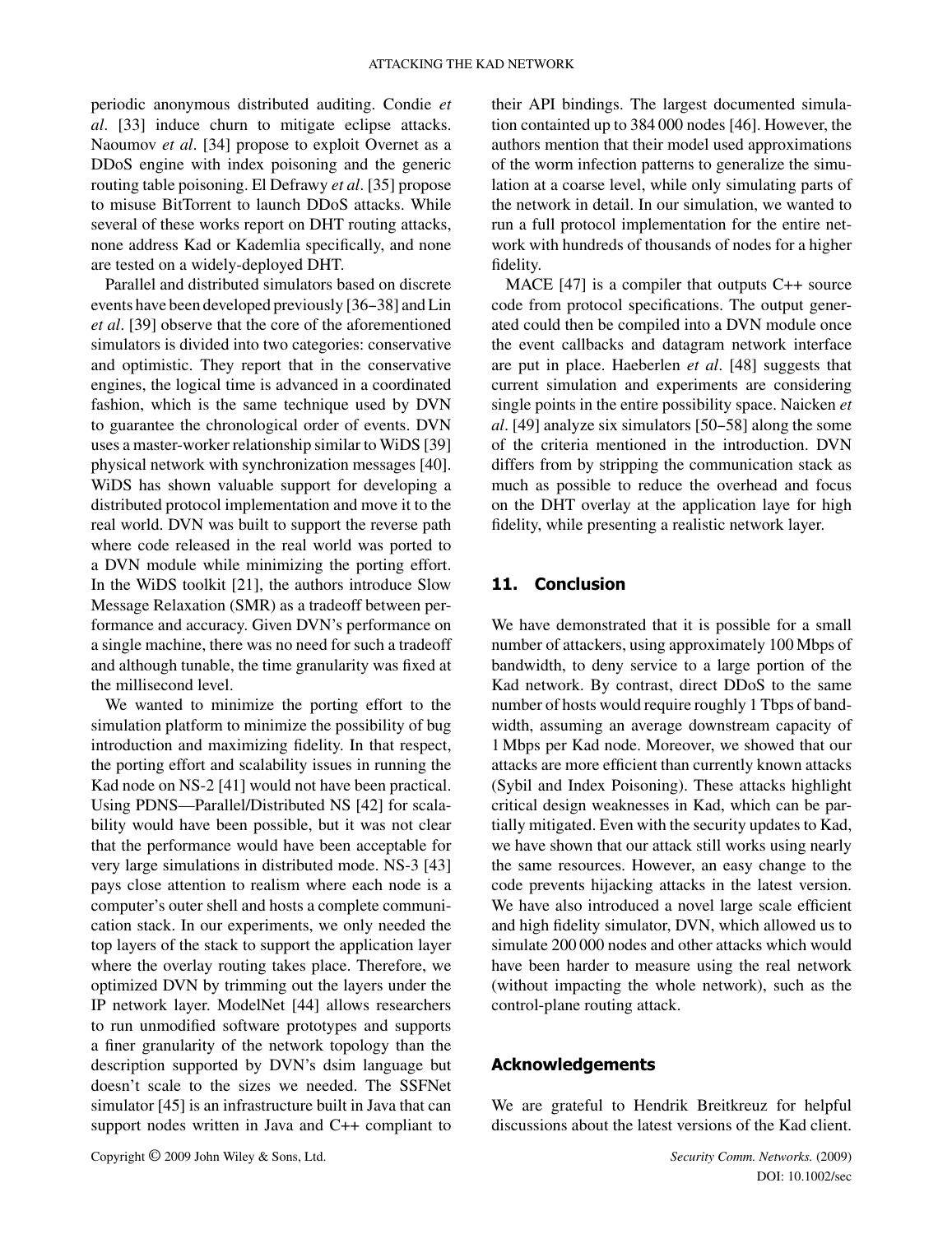This work was partly funded by the NSF under grant CNS-0716025, and KISA (Korea Information Security Agency).

#### **References**

- 1. Maymounkov P, Mazíeres D. Kademlia: a peer-to-peer information system based on the XOR metric. In *International Workshop on Peer-to-Peer Systems*, 2001.
- 2. eDonkey Network. Available at: http://www.edonkey2000.com
- 3. Stutzbach D, Rejaie R. Improving lookup performance over a widely-deployed DHT. In *INFOCOM*, 2006.
- 4. Steiner M, Biersack EW, En-Najjary T. Actively monitoring peers in KAD. In *International Workshop on Peer-to-Peer Systems*, 2007.
- 5. Stutzbach D, Rejaie R. Understanding churn in peer-to-peer networks. In *ACM SIGCOMM Conference on Internet measurement*, 2006.
- 6. Steiner M, En-Najjary T, Biersack EW. A global view of kad. In *ACM SIGCOMM Conference on Internet measurement*, New York, NY, USA, 2007; 117–122 (ACM).
- 7. Steiner M, En Najjary T, Biersack EW. Analyzing peer behavior in KAD. *Technical Report EURECOM+2358*, Institut Eurecom, France, October 2007.
- 8. SteinerM, EffelsbergW, En Najjary T, Biersack EW. Load reduction in the KAD peer-to-peer system. In *DBISP2P 2007, 5th International Workshop on Databases, Information Systems and Peer-to-Peer Computing*, Vienna, Austria, 24 September 2007.
- 9. Douceur JR. The Sybil attack. In *International Workshop on Peer-to-Peer Systems*, 2002.
- 10. Sit E, Morris R. Security considerations for peer-to-peer distributed hash tables. In *International Workshop on Peer-to-Peer Systems*, 2002.
- 11. Castro M, Druschel P, Ganesh A, Rowstron A, Wallach DS. Secure routing for structured peer-to-peer overlay networks. In *Operating Systems Design and Implementation*, 2002.
- 12. Lynch N, Malkhi D, Ratajczak D. Atomic data access in content addressable networks. In *International Workshop on Peer-to-Peer Systems*, 2002.
- 13. Fiat A, Saia J. Censorship resistant peer-to-peer content addressable networks. In *ACM-SIAM Symposium on Discrete Algorithms*, 2002.
- 14. Saia J, Fiat A, Gribble S, Karlin A, Saroiu S. Dynamically fault-tolerant content addressable networks. In *International Workshop on Peer-to-Peer Systems*, 2002.
- 15. Hildrum K, Kubiatowicz J. Asymptotically efficient approaches to fault-tolerance in peer-to-peer networks. In *International Symposium on Distributed Computing*, 2003.
- 16. Singh A, Castro M, Druschel P, Rowstron A. Defending against eclipse attacks on overlay networks. In *ACM SIGOPS European Workshop*, 2004.
- 17. Fiat A, Saia J, Young M. Making chord robust to byzantine attacks. In *European Symposium on Algorithms*, 2005.
- 18. Liang J, Kumar R, Xi Y, Ross KW. Pollution in P2P file sharing systems. In *INFOCOM*, 2005.
- 19. Singh A, Ngan T-W , Druschel P, Wallach DS. Eclipse attacks on overlay networks: threats and defenses. In *INFOCOM*, 2006.
- 20. eMule ChangeLog. Available at: http://www.emule-project.net/ home/perl/news.cgi?l=1
- 21. Lin S, Pan A, Zhang Z, Guo R, Guo Z. WiDS: an integrated toolkit for distributed system development. In *Hot Topics in Operating Systems*, 2005.
- 22. Flex. Available at: http://flex.sourceforge.net/

Copyright © 2009 John Wiley & Sons, Ltd. *Security Comm. Networks.* (2009)

- 23. Chun B, Culler D, Roscoe T, *et al*. PlanetLab: an overlay testbed for broad-coverage services. *ACM SIGCOMM Computer Communication Review* 2003; 3–12.
- 24. Protocol Obfuscation. Available at: http://www.emule-project. net/home/perl/help.cgi?l=1&rm=show topic&topic id=848
- 25. eMule Network. Available at: http://www.emule-project.net
- 26. aMule Network. Available at: http://www.amule.org
- 27. Azureus. Available at: http://azureus.sourceforge.net
- 28. Mainline. Available at: http://www.bittorrent.com
- 29. Friedman E, Resnick P. The social cost of cheap pseudonyms. *Journal of Economics and Management Strategy*, 2001.
- 30. Marti S, Ganesan P, Garcia-Molina H. DHT routing using social links. In *International Workshop on Peer-to-Peer Systems*, 2004.
- 31. Danezis G, Lesniewski-Laas C, Kaashoek MF, Anderson R. Sybil resistant DHT routing. In *European Symposium on Research in Computer Security*, 2005.
- 32. Yu H, Gibbons PB, Kaminsky M, Xiao F. SybilLimit: a nearoptimal social network defense against Sybil attacks. In *2008 IEEE Symposium on Security and Privacy*, 2008.
- 33. Condie T, Kacholia V, Sankararaman S, Hellerstein J, Maniatis P. Induced churn as shelter from routing table poisoning. In *Network and Distributed System Security Symposium*, 2006.
- 34. Naoumov N, Ross K. Exploiting P2P systems for DDoS attacks. In *International Conference on Scalable information systems (InfoScale*, 2006.
- 35. El Defrawy K, Gjoka M, Markopoulou A. Bottorrent: misusing BitTorrent to launch DDoS attacks. In *Usenix SRUTI*, June 2007.
- 36. Riley G, Fujimoto RM, Ammar M. A generic framework for parallelization of network simulations. In *IEEE International Symposium on Modeling, Analysis, and Simulation of Computer and Telecommunication Systems*, 1999.
- 37. Cowie J, Liu H, Liu J, Nicol D, Ogielski A. Towards realistic million-node internet simulations. In *International Conference on Parallel and Distributed Processing Tech- niques and Applications (PDPTA)*, 1999.
- 38. Fujimoto RM, Perumalla K, Park A, Wu H, Ammar MH, Riley GF. Large-scale network simulation: how big? how fast? In *IEEE International Symposium on Modeling, Analysis, and Simulation of Computer and Telecommunication Systems*, 2003.
- 39. Lin S, Pan A, Guo R, Zhang Z. Simulating large-scale p2p systems with the wids toolkit. In *IEEE International Symposium on Modeling, Analysis, and Simulation of Computer and Telecommunication Systems*, 2005.
- 40. Riley GF, Fujimoto RM, Ammar MH. Network aware time management and event distribution. In *Workshop on Parallel and Distributed Simulation (PADS)*, 2000.
- 41. The Network Simulator—ns-2. Available at: http://www.isi.edu/ nsnam/ns/
- 42. PDNS—Parallel/Distributed NS. Available at: http://www.cc. gatech.edu/computing/compass/pdns/index.html
- 43. The ns-3 Network Simulator. Available at: http://www.nsnam. org/
- 44. Vahdat A, Yocum K, Walsh K, *et al*. Scalability and accuracy in a large-scale network emulator. *SIGOPS Operating Systems Review* 2002; 271–284.
- 45. Scalable Simulation Framework, SSFNet. Available at: http://www.cc.gatech.edu/computing/compass/pdns/index.html
- 46. Liljenstam M, Nicol DM, Berk VH, Gray RS. Simulating realistic network worm traffic for worm warning system design and testing. In *WORM '03: Proceedings of the 2003 ACM Workshop on Rapid Malcode*, New York, NY, USA, 2003; 24–33 (ACM).
- 47. Killian CE, Anderson JW, Braud R, Jhala R, Vahdat AM. Mace: language support for building distributed systems. In*ACM SIGPLAN Conference on Programming Language Design and Implementation (PLDI)*, 2007.
- 48. Haeberlen A, Mislove A, Post A, Druschel P. Fallacies in evaluating decentralized systems. In *International Workshop on Peer-to-Peer Computing*, 2006.